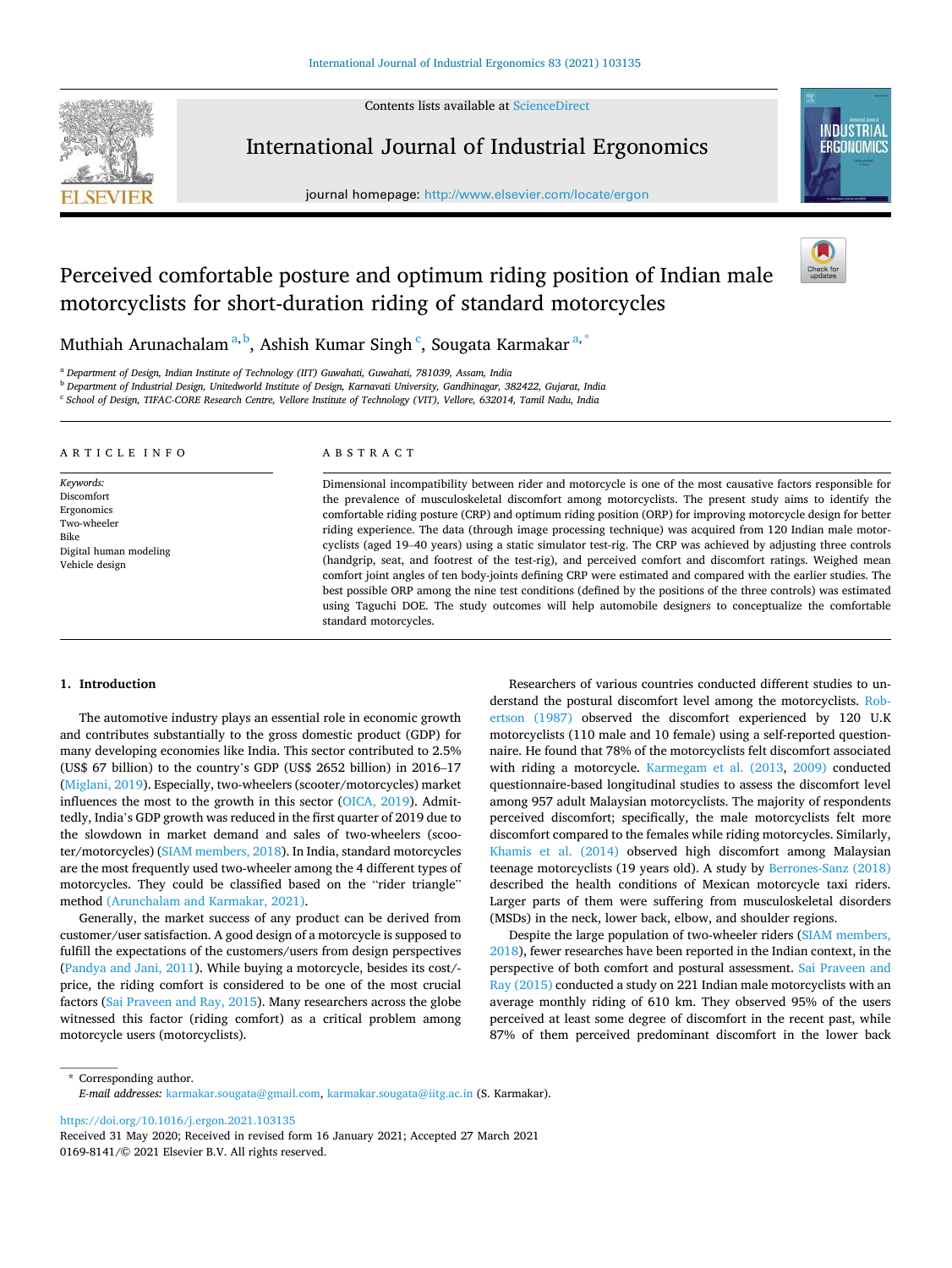region. [Dutta et al. \(2014\)](#page-15-0) found that the riders exposed to prolonged static posture with significant angular deviations of certain body joints were prone to MSD symptoms. Although the transmitted body vibrations remained within the recommended limit of Occupational Safety and Health Administration (OSHA), the perceived vibrational discomfort and body-pain of a rider were observed to have strong correlations ([Anoop G.A and Binoosh S A, 2019;](#page-14-0) [Dutta et al., 2014;](#page-15-0) [Mohan A and](#page-15-0)  [Raghuathan R, 2017\)](#page-15-0) observed that most of the Keralite's (an ethnic group in India) suffered MSD problems due to prolonged motorcycle usage.

A British study on the postural assessment of the riding posture in different motorcycles (sports/standard) revealed that higher riding time (with static posture adopted) was associated with greater postural risks ([Stedmon, 2007](#page-15-0)). In a similar study on Malaysian users, Ma'[arof et al.](#page-15-0)  [\(2014\)](#page-15-0) assessed riding postures for different motorcycle types (sport/standard/cruiser) using postural assessment tools (RULA, REBA, and WERA). They observed that the riding postures of different motorcycle models were found to be highly uncomfortable. [Patel \(2017\)](#page-15-0) used QEC (postural assessment tool) on daily motorcycle commuters to understand the postural stress faced by the Indian riders. The study suggested immediate design modification in Indian motorcycles since the QEC scores among 67.60% of subjects were very high in most of the body regions. During the literature review (from 1974 to 2016), [Alias](#page-14-0)  [et al. \(2016\)](#page-14-0) witnessed that the riding posture was one of the major risk factors in commuter motorcycles used for everyday riding. [Ospina-Ma](#page-15-0)[teus and Quintana Jim](#page-15-0)énez (2019) showed that 83% of reviewed literature (from 1970 to 2019) indicated the occurrence of postural discomfort among motorcyclists.

Few researchers have assessed muscle fatigue during motorcycle riding by conducting different experiments. [Velagapudi et al. \(2010\)](#page-16-0)  found that the muscular fatigue caused due to control of the motorcycle in high traffic and the bumpy road was similar for forward-leaning and erect/straight postures. [Said et al. \(2015\)](#page-15-0) experimentally found that the muscle fatigue level in Malaysian motorcyclists was similar to the muscle fatigue in car drivers. Most of the studies used electromyography (EMG) to experimentally quantify the muscle activity as the motorcyclist undergo muscle fatigue during riding [\(Balasubramanian and Jagannath,](#page-14-0)  [2014;](#page-14-0) [Rashid et al, 2015, 2018](#page-15-0)). Similarly, [Muhammad et al.\(2015\)](#page-15-0) used heart rate monitor to determine the riding posture distress in terms of cardiac muscular activity, which can also be influenced by psycho-social factors.

Since the above-mentioned instruments cannot directly measure the postural (based on joint angles) discomfort/comfort, some studies [\(De](#page-15-0)  [Looze et al., 2003;](#page-15-0) [Mansfield et al., 2020](#page-15-0); [Vink and Hallbeck, 2012\)](#page-16-0) suggested using subjective methods (perceived (Dis)comfort rating scale) for measuring the postural discomfort/comfort. Some researchers used postural evaluation tools (RULA, REBA, OWAS, etc.) and close-ended questionnaire for subjective evaluation of motorcycle riding posture. They included RGB pain scale, Borg's scale ([Karuppiah et al.,](#page-15-0)  [2012; Mathurkar, 2016](#page-15-0)), Likert rating scale (Velagapudi and Ray, 2015; [Karmegama et al., 2009; Karmegam et al., 2013; Karuppiah et al., 2012\)](#page-15-0) in their questionnaire. Discomfort and comfort are two opposite "subjective perception" opinions based on personal experience. It can be measured using a Likert rating (of 10-point scale) for an effective judgment of an individual's personal belief ([Fatollahzadeh, 2006\)](#page-15-0). Since the subjective measurements of postural comfort/discomfort may possess issues related to reliability, many studies ([De Looze et al., 2003](#page-15-0); [Helander and Zhang, 1997;](#page-15-0) [Kee and Lee, 2012;](#page-15-0) [Mansfield et al., 2020](#page-15-0); [Vink and Hallbeck, 2012](#page-16-0)) used both discomfort and comfort scales to check the reliability of subjective measure.

A few articles attempted designing interventions to resolve the problems associated with riding discomfort. [Karmegam et al. \(2008\)](#page-15-0) and [Karuppiah et al. \(2012\)](#page-15-0) developed lumbar support seat interventions to reduce the discomfort while riding a motorcycle for a longer duration. These interventions were focused on improving the comfort level of specific body regions like lower back and buttock. Similarly, [Mathurkar](#page-15-0) 

[\(2016\)](#page-15-0) also introduced a lumbar support seat design and compared it with the existing seats using CAD/CAE models. Moreover, these interventions claimed to improve the overall static seating comfort, mainly in the lower back region for the long duration of riding. Nevertheless, these studies did not focus on improving the overall or whole-body comfort of the motorcyclists. Hence, it is evident from the literature that the research lacks improvising the whole-body comfort of riding posture for motorcyclists.

Motorcycling duration is one of the critical factors which could influence the comfort/discomfort posture of the motorcyclist ([Praveen and](#page-15-0)  [Ray, 2018](#page-15-0)). [Diyana et al. \(2020\)](#page-15-0) found that daily riding duration influences the riding comfort among male traffic policeman in Malaysia. Apart from traveling long distances, motorcycles are frequently used in India for shorter duration (less than 10 min continuously) for diverse personal and occupational scenarios, which include delivery services (parcel, grocery, milk, fast food etc.), traffic-policing, personal commuting for nearby shopping, banking, and educacommuting for nearby shopping, banking, and educational/social/financial institutions and so on. [Praveen and Ray \(2018\)](#page-15-0)  investigated the influence of driving duration on static factors of seating comfort in motorcycles. They found that riding comfort reduces 10 min onwards, and the comfort rating becomes saturated after 30 min. It is evident from their research that longer duration (10 min or more) affect the subjective comfort rating due to various static riding factors (posture and related loads, interface pressure, load distribution, etc.). The current researchers anticipated that the comfort evaluation for a "shorter duration" about 5 min might be helpful for studying optimal riding position according to subjective comfort/discomfort rating of body joint angles while many other static riding factors (e.g. tissue compression, muscular fatigue, interface pressure, load distribution, etc.) are not prominent. Thus, in the present study, the comfort evaluation was decided for a shorter duration (5 min), in line with earlier similar studies by [Grainger et al. \(2017\)](#page-15-0) and [Barone and Curcio \(2004\)](#page-14-0). They estimated subjective discomfort while riding a scooter/bicycle under laboratory conditions.

The existing and widely used Japanese Automobile Standards (JASO T003:2009, 2009; [JASO T006:2007](#page-15-0), 2007; [JASO T102-84, 1975](#page-15-0)) recommends the dimensional adjustability range for the three components (handlebar, seat, and footrest) in the motorcycle frame. For example, the recommended handlebar width (end-to-end distance between handlebars) should be between 35 cm and 80 cm (JASO T003:2009, 2009). These adjustable dimensions could determine the riding position for a motorcycle rider. The experts established the standards by conducting a photography survey of 12 young (17-year-old) Japanese male (stature:  $171 \pm 2$  cm) in 7 (different engine capacity) motorcycles. It is important to know the effect of the dimensional change (within the specific dimensional adjustability range offered by these standards) on postural joint angles and, thereby, comfort level. Unfortunately, the present standards do not cast any light on these issues. For example, it would be challenging for a designer to choose one optimum handlebar width value that shall be within the wide range from 35 cm to 80 cm (as per JASO T003:2009), achieving maximum riding comfort. Although there are dimensional variations across the standard motorcycles [\(Arunacha](#page-14-0)[lam et al., 2020\)](#page-14-0), it is not feasible to design a motorcycle with adjustable features. It is assumed by the present researchers that the motorcycle design eventually will have a fixed vertical distance among footrest, seat and handlebar. It is found from the several existing literature that the major challenges lie in designing a motorcycle without an adjustable system to cover all kind of rider's physical characteristics and preferences. As the contribution of current research, these challenges would be possible to overcome by proposing a motorcycle design with fixed vertical/horizontal distance between the handlebar, seat, and footrest, which would likely to cover most of the rider's physical characteristics and preferences.

Hence, the present research has been planned to clarify the aforementioned issues related to the comfortable riding posture (postural joint angles) and optimal riding position. The findings of the current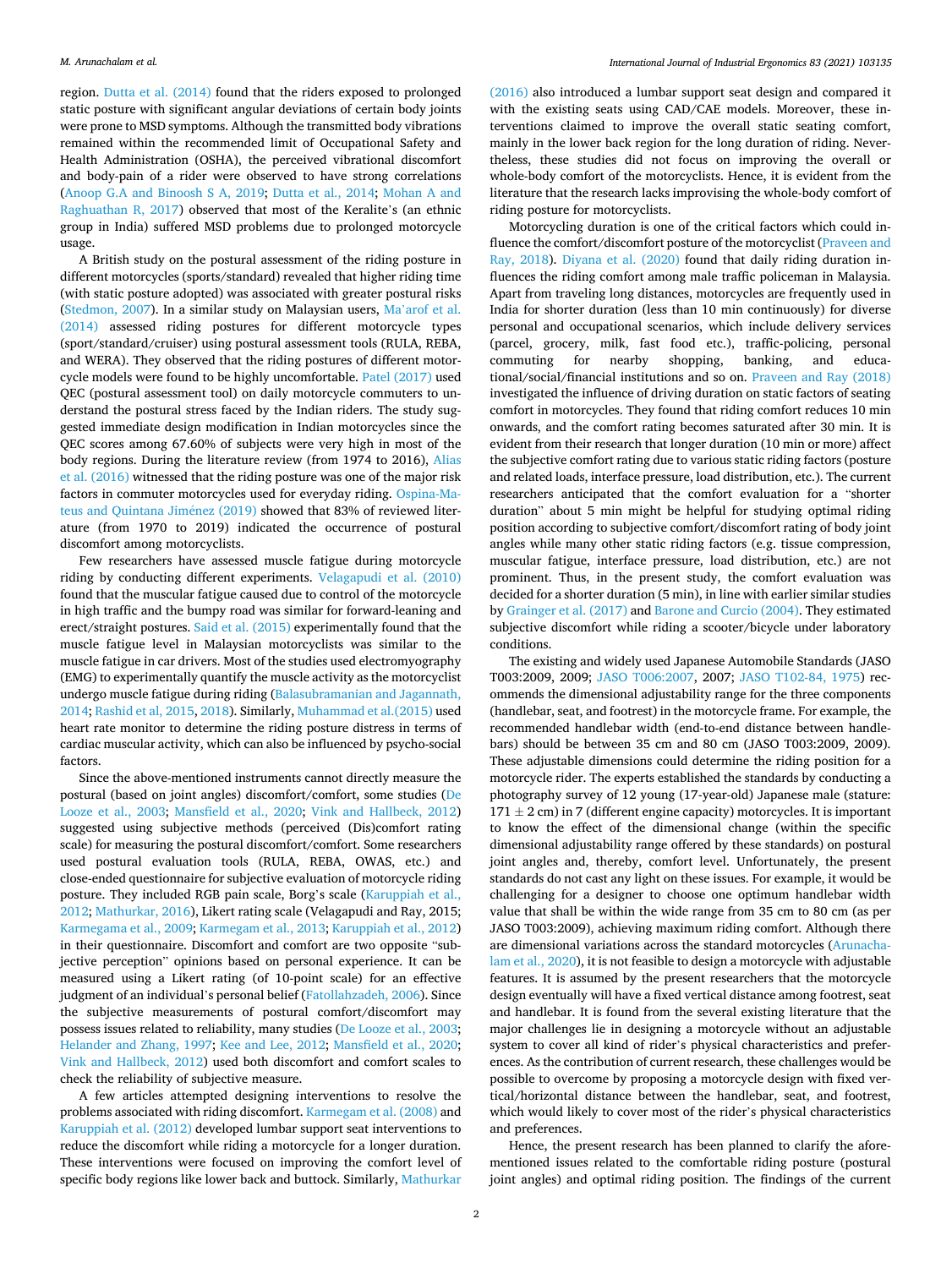<span id="page-2-0"></span>

**Fig. 1.** Experimental mock-up -static simulator. Note: (i) Test-rig motorcycle; (ii) Camera – Topview; (iii) Camera-side view; (iv) Extended camera monitors for side view; (v) Extended camera monitors for topview; (vi-a) Calibration system of side view; (vi-b) Calibration system of topview; (vii)Laser pointer – measuring setup, (vii-a) Z-axis ruler for seat/handle grip measurement, (vii-b) Xaxis ruler for seat/handle grip measurement; (viii) White screen; (ix) Projector; (x) Master controller computer; (xi) coordinate system for defining the dimensional measurements.

research don't aim to question JASO standards (JASO T003:2009; JASO T005:2009; JASO T006:2007), nor the method suggested by JASO standards (JASO T003:2009). This research aims to define/identify the comfortable riding posture and optimal riding position for comfortable riding experience. The study aims to answer two research questions (RQ):

- RQ1 What is the comfortable riding posture for male Indian motorcyclists for short-duration riding of standard motorcycles?
- RQ2 What is the optimum riding position for Indian male motorcyclists for short-duration riding of standard motorcycles?

#### **2. Methods and materials**

## *2.1. Experimental setup*

The study objectives were achieved through experimentations on a static simulator (in-house experimental set-up, see Fig. 1), which was developed to provide a naturalistic riding posture (in static condition) to the subjects. [Velagapudi and Ray \(2019\),](#page-16-0) through their experimentation, verified that the overall seating comfort during static (in laboratory settings) and dynamic conditions (riding on a flat road) had no significant difference. Moreover, many of the postural studies of four-wheeler drivers were carried out in static conditions for unbiased subjective assessment and to avoid biases from other unnecessary environmental factors ([Park et al., 2016](#page-15-0); [Peng et al., 2017\)](#page-15-0).

The experimental data of riding position and posture of the subjects were collected from a motorcycle test-rig (see Fig. 1-i). This test-rig was



**Fig. 2.** Adjustable ranges of handle grip, footrest and seat. (a) Topview adjustability features and (b) Side view adjustability features.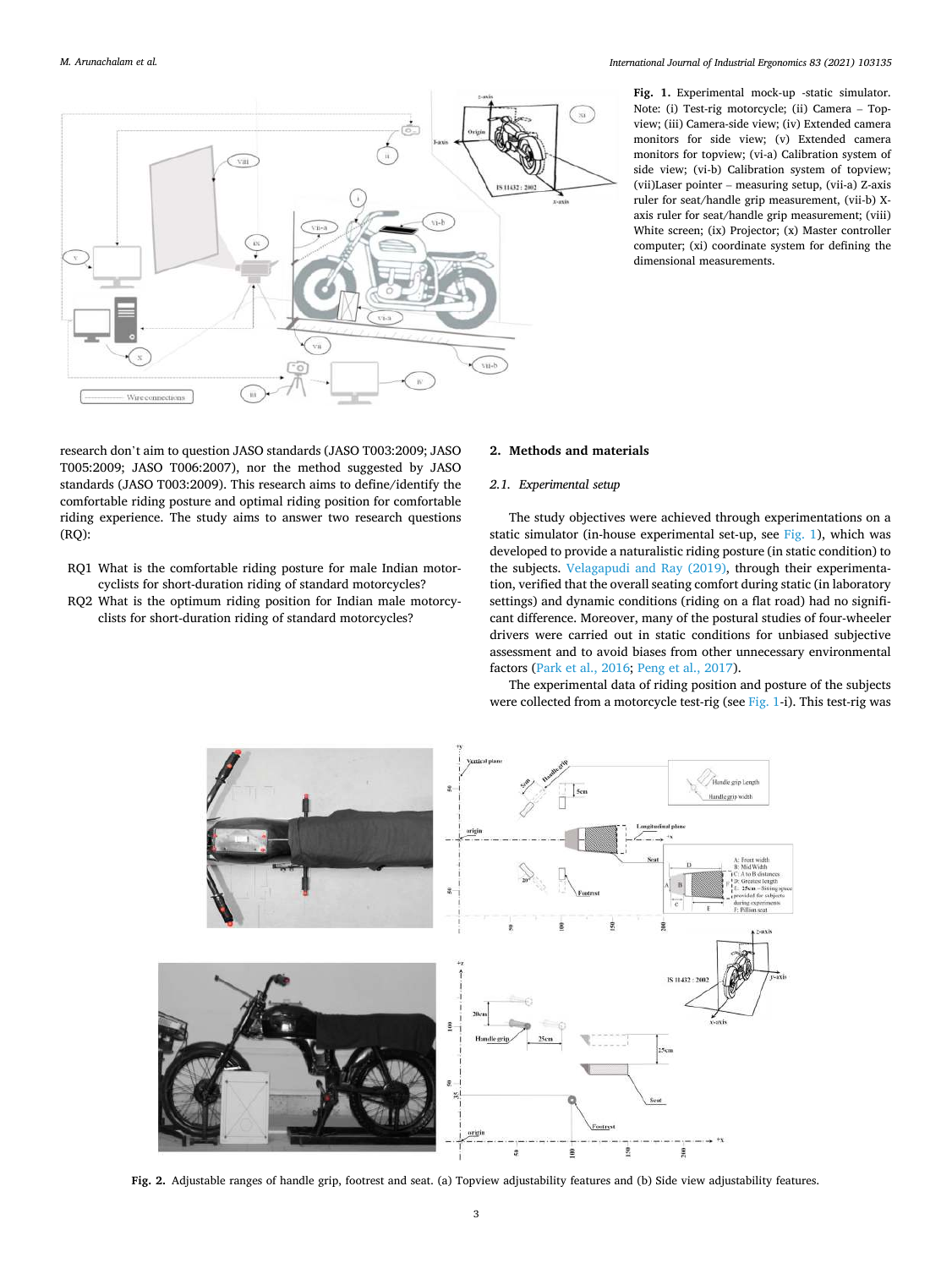<span id="page-3-0"></span>

**Fig. 3.** Landmarks for measuring riding position.

constructed using parts (like mainframe, fork, wheels, stands) from a motorcycle (Make: Bajaj, Model: CT 100, year: 1999), which was further modified by providing a level of adjustability to the handle grip, seat, and footrest. The reference point (origin) for defining all the dimensional measurements during the experiment was fixed (as per [Hale et al.](#page-15-0)  [\(2007\), Sabbah and Bubb \(2008\)](#page-15-0) on the ground/floor in front of the rig. The central and the farthest end of the useable portion (F-point) of the footrest (of test-rig) was set at the distance of 100 cm backward (along x-axis) and 35 cm upwards (along z-axis) and 0 cm sidewise (along y-axis) from the origin point (as shown in [Fig. 1-](#page-2-0)xi).

The riding position and posture angles were acquired through a set of two digital cameras (Make: Sony, Model: A58 DSLR, Camera Megapixel (MP): 20 MP, Maximum resolution: 5456 X 3632 pixels) with extended camera monitors (HP 21.5-inch full HD) and calibration systems. One camera was used to capture the top view (xy plane) of the subject. It was kept at the coordinates of (120 cm, 0 cm, 366 cm) from the origin to decrease the parallel axis error [\(Hung et al., 2004](#page-15-0)) (as shown in [Fig. 1](#page-2-0)-ii). Similarly, another camera was used to capture the side view (xz plane) of the subject. It was kept at the coordinates of (80 cm, 457 cm, 60 cm) from the origin (see [Fig. 1-](#page-2-0)iii) to reduce the parallel axis error [\(Gavan](#page-15-0)  [et al., 1952](#page-15-0)). The extended camera monitor for both side and top view (see [Fig. 1-](#page-2-0)iv and 1-v) provided enlarged projections of the captured images and helped to ensure the precise focus on the subject. The calibration system of side view kept along the xz plane of the motorcycle test-rig (as shown in [Fig. 1-](#page-2-0)vi-a). Similarly, the calibration system of top view kept on the fuel tank along the xy plane of the motorcycle test-rig (as shown in [Fig. 1](#page-2-0)-vi-b). The role of calibration system was to extrapolate the real measurement from the images with known size.

A laser pointer based measuring setup was constructed (following [Chou and Hsiao, 2005](#page-14-0)) to measure the riding position of the motorcyclist. This setup had a horizontal ruler for measuring the distance of seat and handgrip from the origin point (as shown in [Fig. 1](#page-2-0)-vii). The setup had vertical rulers with laser pointers for measuring the height of handle grip (as shown in [Fig. 1](#page-2-0)-vii-a) and seat from the floor (as shown in [Fig. 1-](#page-2-0)vii-b). The setup was installed parallel to the xz plane of the

motorcycle test-rig at 91 cm (3 ft) distant from the frame (as shown in [Fig. 1-](#page-2-0)vii). This setup facilitated an understanding of the alternative form of reliability between the ruler and the image-based measurement of the subject's riding position during the experiment.

Unlike most of the previous research ([Chou and Hsiao, 2005;](#page-14-0) [Law](#page-15-0)[rence, 2013](#page-15-0)), a driving simulation was created to provide a realistic riding experience to the subjects. Few short-duration road riding simulation videos were played through the projector on the screen with the same procedure mentioned by [Barone and Curcio \(2004\); Barone and Lo](#page-14-0)  [Iacono \(2015\)](#page-14-0); [Hsiao et al. \(2015\)](#page-15-0); [Porter and Gyi \(1998\)](#page-15-0). The projector and screen were kept at a distance of 6 ft and 4 ft from the motorcycle test-rig and the floor (as shown in [Fig. 1-](#page-2-0)viii and 1-ix). A master computer (HP ProDesk Intel i5-processor, windows 8.1) (as shown in [Fig. 1](#page-2-0)-x) was used to control the projector as well as both the digital cameras through wires (HDMI and USB).

## *2.1.1. Dimensional adjustability in the test rig*

The detailed dimensions (e.g., length, width, height, etc.) and range of adjustment of handle grip, footrest, and seat used in the standard motorcycle test-tig (shown in [Fig. 2a](#page-2-0) and b) were determined based on a field survey [Arunachalam et al. \(2020a\)](#page-14-0) and JASO T003:2009 (2009) standards.

Despite the fact that handlebar inclination affects the two-wheeler riding posture, it was decided to be 20◦ based on the finding of the previous studies[.Arunachalam et al. \(2020\)](#page-14-0) observed that most of the standard motorcycle handlebar inclination were found at 20◦ which explains the recommended practice of the motorcycle industry. [Doria](#page-15-0)  [et al. \(2020\)](#page-15-0) stated that handlebar inclination is a critical factor which could directly affect the safety, stability and control of the two-wheelers. The handlebar inclination was kept as 20◦ to maintain the industry recommended practice [\(JASO T102-84, 1975\)](#page-15-0) and avoiding trade-offs in the safety for comfortable posture. As per [JASO T102-84 \(1975\)](#page-15-0), 20° handlebar inclination was recommended along with handle grip length of 11 cm, and handle grip width of 35 cm (see [Fig. 2-](#page-2-0)a, right side corner). A commercially available smaller fuel tank ([SAE J 1241, 2012](#page-15-0); [SAE J30,](#page-15-0)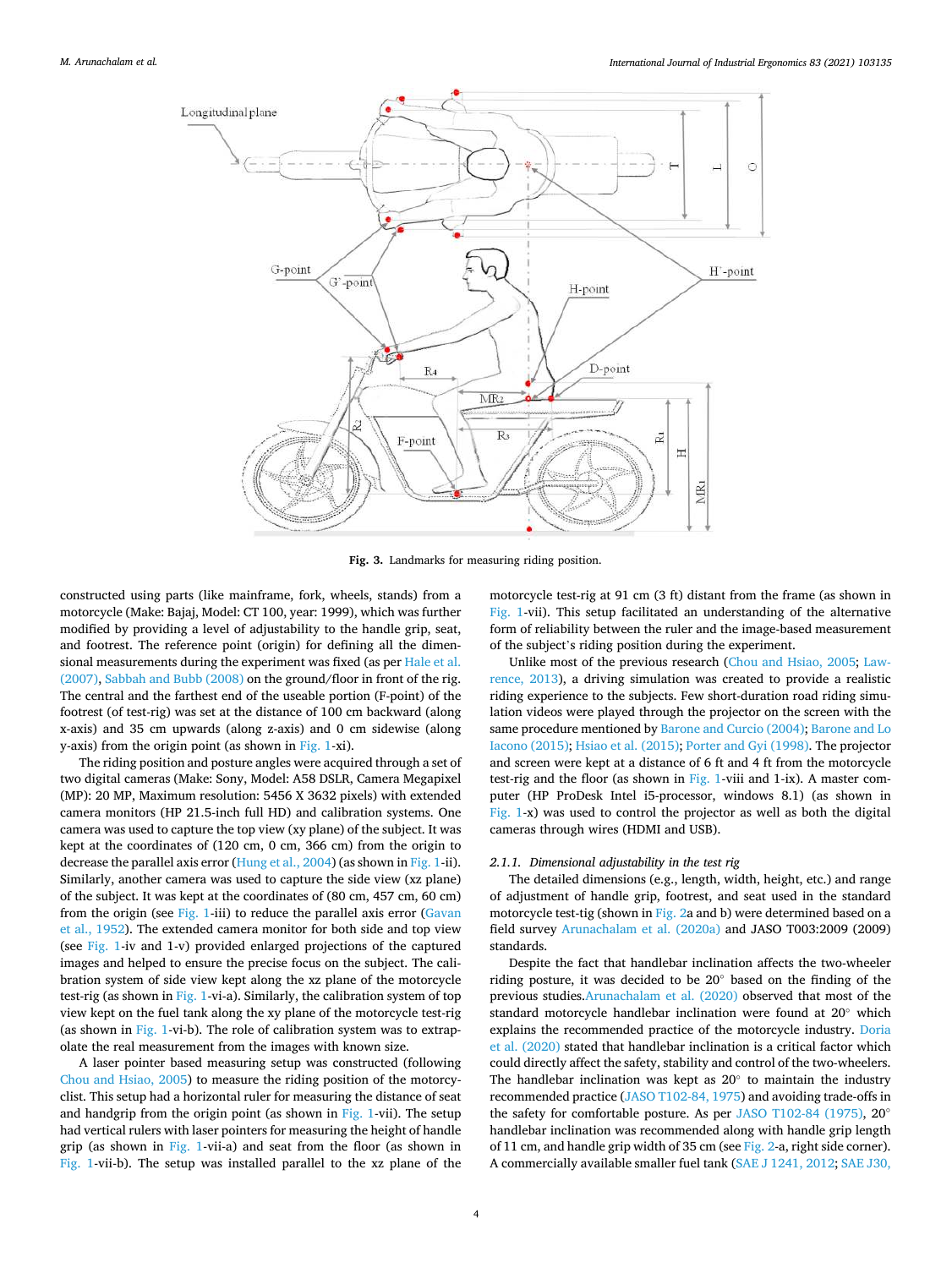<span id="page-4-0"></span>

**Fig. 4.** Landmarks for measuring postural joint angles

Note: Two red markers were affixed on the background wall of the subject (show in [Fig. 5](#page-5-0)-a)to locate the  $\theta_1$  ideal reference point 1 and 2. Two red markers were affixed on the seat (show in [Fig. 5](#page-5-0)-b) to locate the  $\theta_{10}$  ideal reference point 1 and 2. . (For interpretation of the references to color in this figure legend, the reader is referred to the Web version of this article.)

[1998\)](#page-15-0) was deployed in the test-rig for maximum and flexible lateral thigh moments (adduction/abduction) of the subject. A normal footrest having a length of 8.5 cm (standard, commercially available) was installed in the motorcycle test-rig.

The handlebar and footrest were provided with some adjustability features to allow the rider/subject to set these according to their requirement of perceived comfort. Since the handlebar inclination was fixed at 20◦ (with no rotational adjustment), the only adjustability provided was mechanical translation (up/down and forward/backward movement) of handlebar/grips at xz plane. The range of adjustment was given to both handle grip and footrest by 5 cm at their longitudinal center-line along the xy plane ([Fig. 2-](#page-2-0)a). Moreover, a range of 20 cm in vertical (in xz plane) and 25 cm in horizontal direction for the handle grip were provided [\(Fig. 2](#page-2-0)-b). The seat in the test-rig could be maneuvered 25 cm vertically in the xz plane as per the comfort of the rider.

The range of seat dimensions (see [Fig. 2-](#page-2-0)a, right side corner) was decided based on the measurement of 23 standard motorcycle models ([Arunachalam et al., 2020a\)](#page-14-0). The survey revealed that the motorcycles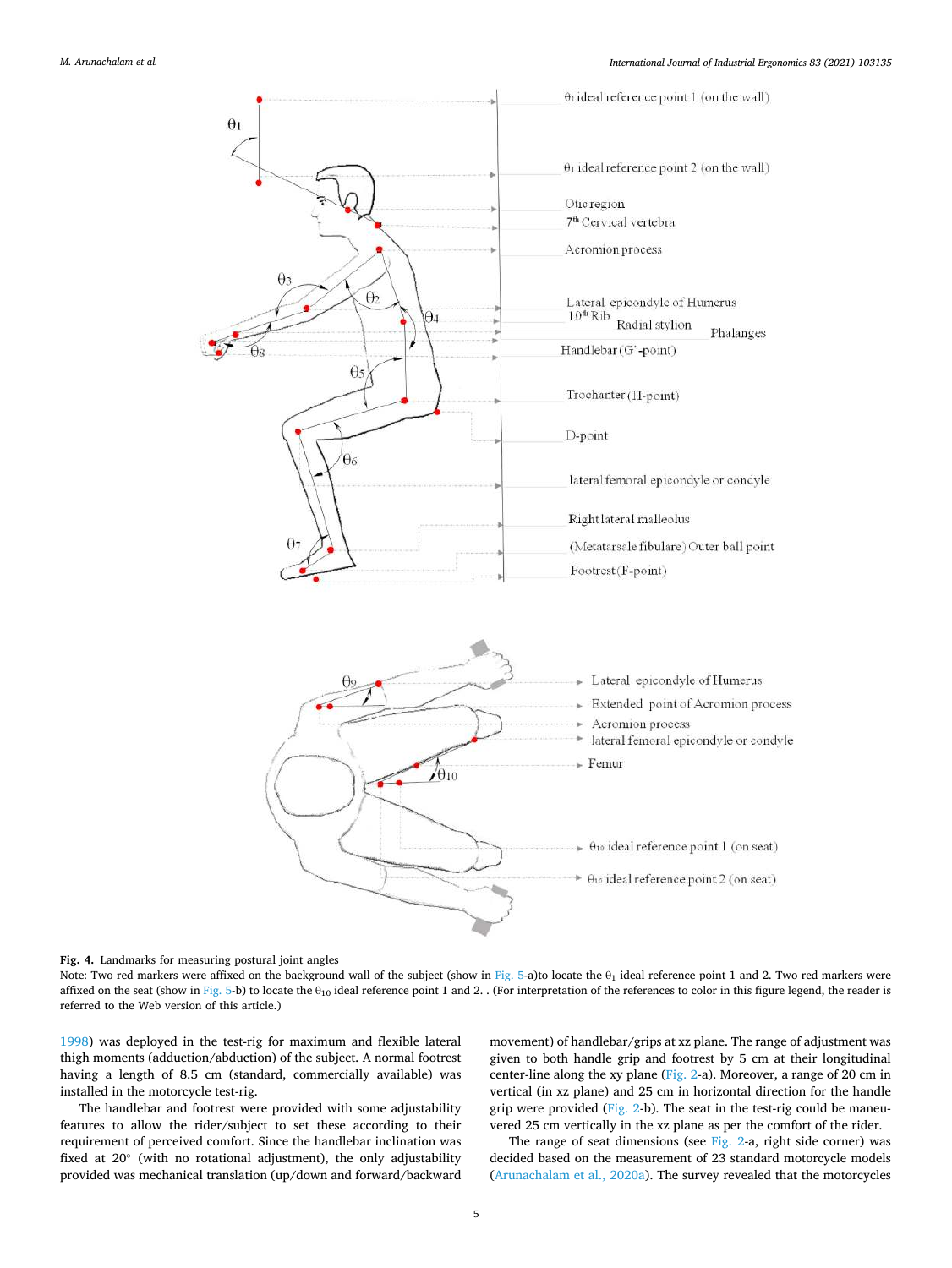<span id="page-5-0"></span>

**Fig. 5.** A typical output of DIP with coordinates of landmarks (a) sideview image (b) topview image.

had the following seat dimensions: front-width (mean: 16 cm;  $SD: \pm 2$ cm), mid-width (mean: 21 cm; SD:  $\pm$  2 cm) at the distance of 15 cm from front-width, the widest width (mean:  $26 \text{ cm}$ ;  $SD: \pm 2 \text{ cm}$ ) and seat length (mean: 36; SD  $\pm$  2). Mean values of the seat dimensions, except the length (45 cm) were used for the seat of the test-rig used in present experiment. The greatest length of the seat was decided as 45 cm for providing a maximum sitting surface for a subject.

The seat used for the experiment had flat seat contour (no curvature/ flat seat surface i.e., zero depth when no one sitting on the seat), the same as mounted on most of the standard motorcycle models in India ([Velagapudi and Ray, 2019](#page-16-0)). The effect of different seat contours on sitting comfort yet to be studied for the economy/executive motorcycle models in India ([Praveen and Ray, 2018](#page-15-0)). Notwithstanding that the prolonged riding cause discomfort, [Velagapudi and Ray \(2017\)](#page-16-0) argued that seat design did not affect the riding comfort of motorcyclists for a short duration of motorcycling (below 10 min). Hence, the effect of seat design and contour was not taken into consideration in the present experiment.

## *2.2. Riding posture and position acquisition approach*

## *2.2.1. Definition of riding position*

The landmarks used to measure the riding position were shown in [Fig. 3.](#page-3-0) To locate landmarks on the test-rig, red spherical markers  $(Ø 19)$ mm) were placed on the respective test rig locations. The landmark position defined in JASO T003:2009 standards are as follows:

- F-point is located at the central and the farthest end of the useable portion of the footrest from the longitudinal median plane of the motorcycle.
- G-point is located at the center of the upper part of the effective portion of the handle grips, while G′ -point is located at the central and the farthest end of the useable portion of the handle grip.
- H-point is the pivot center of the torso and thigh of the subject. H′ point is the cross point of the vertical line that passes through the Hpoint and the upper surface of the seat.
- D-point is located at the seat surface, where the lowest point of the subject's buttock touches the seat surface in the xz plane of the motorcycle.

As evident from [Fig. 3](#page-3-0), these landmarks for riding position depends on the three key factors, i.e., seat, handle grip, and footrest on the motorcycle's frame. The riding position was measured in the present experiment following the procedure adopted by JASO T003:2009 and B. B. V. Shamasundara and M. S. Ogale (1999). The F-point was fixed at a height 35 cm from the ground and 100 cm from the origin (see [Fig. 2](#page-2-0)-b). The following nomenclature was preferred to present the inter distance between the landmarks:

- T represents the distance between the G-points on the right and left handle grips
- L represents the distance between the G′ -points on the right and left handle grips
- O represents the distance between the F-points on the right and left footrest
- $\bullet$  R<sub>1</sub> is the vertical distance between the F-point and D-point
- $\bullet$   $\rm R_2$  is the vertical distance between the F-point and G'-point
- $\bullet$  R<sub>3</sub> is the horizontal distance between the F-point and D-point
- $\bullet$   $\rm R_4$  is the horizontal distance between the F-point and G'-point
- $MR_1$  is the vertical distance between the H-point and the ground
- $\bullet$  MR<sub>2</sub> is the horizontal distance between the H-point and the F-point

According to JASO T003:2009, H (shown in [Fig. 3\)](#page-3-0) should be measured from the H′ -point under the unladen condition to the ground. Practically, it was challenging to identify the H′ -point when the subject was sitting on the seat. Therefore, for the sake of convenience, the D-point was assumed to be H'-point under the unladen condition [\(Rob](#page-15-0)[ertson, 1987\)](#page-15-0).

## *2.2.2. Definition of riding postural joint angles*

The 10 body-joint angles ( $\theta_1$  to  $\theta_{10}$ ) in riding posture were defined through the subject's body landmark (as shown in [Fig. 4\)](#page-4-0), which were also predominantly used in the similar type of previous studies ([Grainger](#page-15-0)  [et al., 2017;](#page-15-0) [Hsiao et al., 2015](#page-15-0); [Young et al., 2012](#page-16-0)). Red spherical markers (Ø 19 mm) were affixed on the respective body locations to highlight the coordinate of the landmarks. The 2D coordinate (x, y) of these spherical markers of the body landmarks were substituted in equations (1) and (2) to obtain the joint angles. These equations (1) and (2) were referenced from the previous studies ([Hsiao et al., 2015;](#page-15-0) [Chou](#page-14-0)  [and Hsiao, 2005\)](#page-14-0) and tangent rules (for estimating intersection angle between 2 lines).  $\theta_2$  to  $\theta_9$  can be determined by using equation (1).  $\theta_1$ and  $\theta_{10}$  can be determined by equation (2). The rigorous procedure adopted in joint angles estimation was explained in Supplementary S.1**.** 

$$
\theta = \tan^{-1} \frac{(\tan \alpha + \tan \beta)}{(\tan \alpha \cdot \tan \beta) - 1}
$$
 (1)

$$
\theta = (\alpha_1 - \alpha_0) \times \frac{180}{\pi} \tag{2}
$$

Where,

$$
\alpha_0 = \text{atan2}(y_3 - y_1, x_3 - x_1)
$$
  

$$
\alpha_1 = \text{atan2}(y_4 - y_2, x_4 - x_2)
$$

#### *2.2.3. Digital image processing (DIP)*

In this study, the DIP technique was used to obtain the *x-, y-*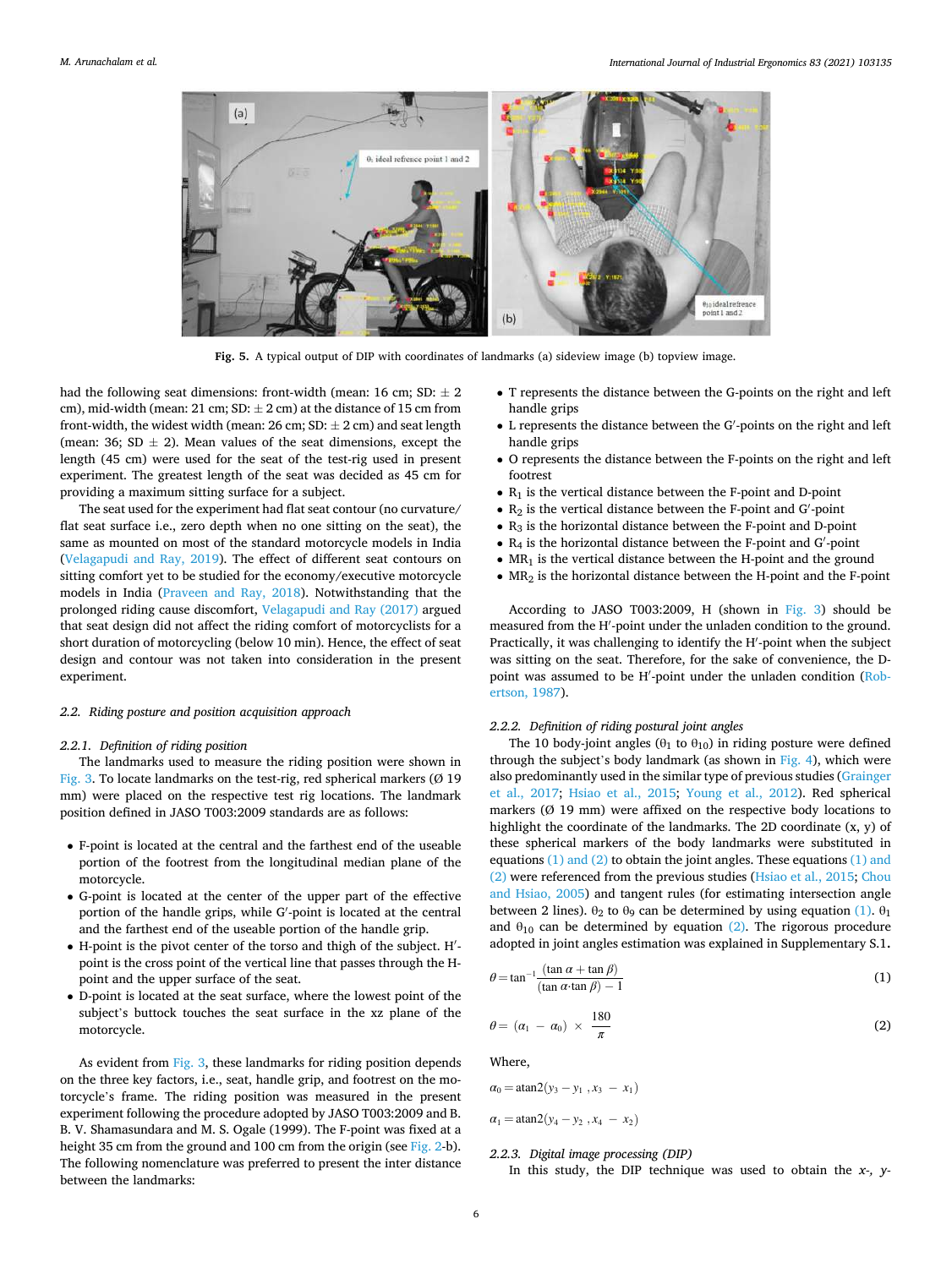#### <span id="page-6-0"></span>*M. Arunachalam et al.*

coordinates of the landmarks (shown in [Fig. 5](#page-5-0)). Later, these coordinates acted as inputs in equations  $(1)$  and  $(2)$  for computing the posture joint angles. Using the subtraction operation, the horizontal/vertical distance between two coordinates were estimated. A couple of images were captured from each subject with  $(Ø 19 mm)$  red spherical markers placed on the body landmarks. These images were captured using side/ top-view cameras with color filtration mode to locate the landmarks (as shown in [Fig. 5](#page-5-0)-a and 5-b) using MATLAB programmed.

*2.2.3.1. Image calibration.* These images were calibrated using two rectangular boards ([Fig. 1](#page-2-0)-vi-a and 1-vi-b) of known size were used to calibrate the captured images. The detailed procedure adopted while calibrating the images was elaborated in supplementary S.2 and S.3. Overall, the calibration results revealed that the percentage of error deviation in angular and dimensional of both the side and top-view images were precise enough and within the recommended maximum error tolerance of  $\pm 3.24$ %, in-line with the previous literature (Gavan [et al., 1952; Hsiao et al., 2015;](#page-15-0) [Hung et al., 2004](#page-15-0)).

## *2.3. Experimental procedure*

The study objectives were achieved through a series of two experiments. The experiments were stated as the (1) Experiment for estimating comfortable riding posture (Dis)comfort)/main experiment and (2) Experiment for estimating optimal riding position (using Taguchi DOE). Each experiment had a different experimental procedure and sampling technique. However, the inclusive and exclusive criteria for the two experiments were the same. The main experiment was conducted to evaluate the most comfortable (perceived) riding posture achieved by the rider through the adjustment of the handlebar/grip, footrest, and seat of the test-rig. Since the study involved a high number (ten) of variables (body-joint angles) for defining riding posture (which was explained in [subsection 2.2.2\)](#page-5-0), the second experiment used the Taguchi design of experiments (DOE) to identify the optimal riding position.

Those subjects who had musculoskeletal discomfort, hypermobility, bone fractures, or other health problems were excluded. Male subjects (age group of 19–44 years) at least one-year riding experience with a valid motorcycle license was included from the experiments. Before each experiment, the subjects were informed about the experimental procedures, and duly signed consent was obtained from them. The ethical board of the institute agreed to the study, and the method of data collection conducted rendering to Helsinki guidelines ([World Medical](#page-16-0)  [Association, 2001](#page-16-0)).

# *2.3.1. Experiment for estimating comfortable riding posture/main experiment*

As the present experiment is the subsequent part of a longitudinal study ([Arunachalam et al., 2020](#page-14-0)), the same 120 randomly selected male subjects aged between 19 and 44 years were invited to participate. These subjects holding a valid license with an average age of 30 years (SD: 9 years) were included in the main experiment. These subjects had an average riding experience of 11 years (SD: 5 years). Before starting the experiment, subjects were informed about the experimental protocol. It consisted of four subsequent steps: (1) Iterative process, (2) Anthropometric measurements, (3) Subjective/perceived (Dis)comfort evaluation, (4) Computing weighted comfort joint angle.

*2.3.1.1. Iterative process.* Also called "method of fitting trials" ([Jones,](#page-15-0)  [1969\)](#page-15-0), the iterative process helped the subjects to achieve a comfortable posture through adjustment of the handgrip, seat, and footrest. Initially, the subjects were asked to sit on the motorcycle test-rig and attain a comfortable posture as well as safe riding condition/position. Subsequently, a (commercial motorcycle simulator) video was played on the white screen for their continuous attention towards the experiment. This simulator video was played to provide a realistic road environment to



Fig. 6. Comfort joint angles in degree  $\hat{()}$  in a motorcycle design.

the subjects while maintaining the static posture. After every 2 min, the subject was verbally asked for any perceived discomfort or pain in their body joints. If any discomfort was reported, the respective component (handgrip/seat/footrest) was adjusted (back/forth/up/down) manually by the experimenter at discrete increment/decrement, in accordance with the procedure mentioned in [Porter and Gyi \(1998\).](#page-15-0) The process was repeated until the subject perceived no discomfort or attained comfortable sitting. Following adjustment of all other controls, the position was fine adjusted until the subject perceived completely comfortable at all the joints. Finally, the components were temporarily fixed for the corresponding subject. It is an iterative process, and hence there was no time limit to complete this task.

The number of iteration and duration of each iteration process by all 120 subjects were noted in MS Access Form (in-house made) for further analysis. At least, 3 to 4 iteration or fitting trial has been taken by the subjects to obtain a completely comfortable posture.

*2.3.1.2. Anthropometric measurements.* Following the iterative process, an interval break of 10 min was introduced to prevent the subjective biases between the consecutive experiments [\(Manasnayakorn et al.,](#page-15-0)  [2009\)](#page-15-0). Before the upcoming trial (perceived (Dis)comfort evaluation), during this interval time, anthropometric measurement (stature and weight) were recorded. Since stature and weight of motorcyclist were considered to be crucial anthropometric measurement for designing a motorcycle [\(Arunachalam et al., 2020b](#page-14-0); [Dasgupta et al., 2012](#page-14-0)), as well as for other vehicles ([Wibneh et al., 2020, 2021](#page-16-0)), these two measurements were measured using the anthropometric kit and weighing machine. The mean (SD) of weight and stature of the 120 subjects were found as 68 (11) kg and 169 (7) cm, respectively.

*2.3.1.3. Subjective/perceived discomfort and comfort evaluation.* This test was conducted to confirm whether the comfortable posture was optimum or not. Once the subject seated on the test-rig, approved as comfortable in the "iterative process", the red markers were fixed at the landmarks (as mentioned in [subsection 2.2.1 and 2.2.2](#page-5-0)) by the experimenter. A 5 min road riding simulation video was played in front of the rider through the projector on the white screen. During the 5 min time, subjects were informed to identify/perceive (dis)comfort at their body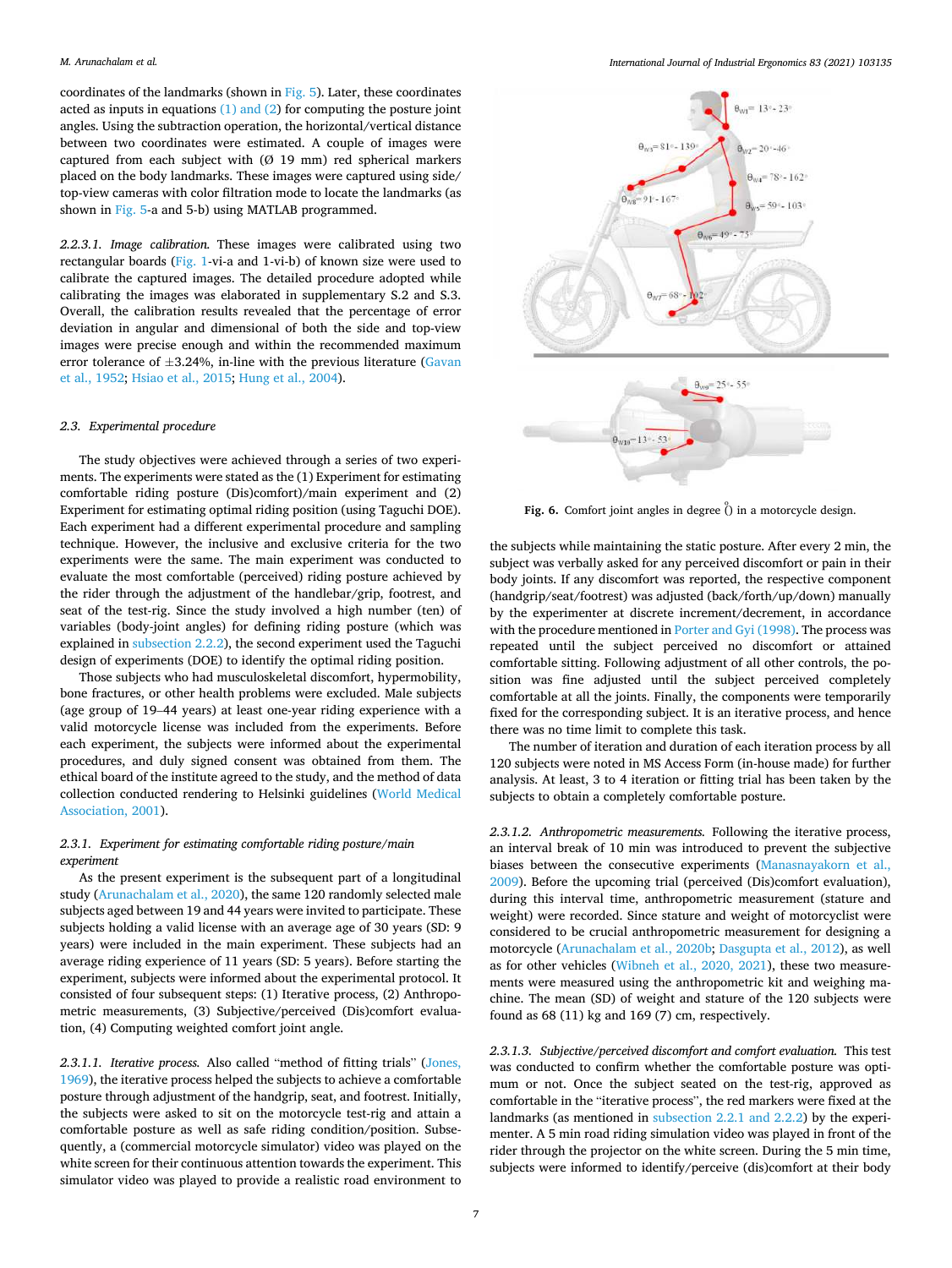<span id="page-7-0"></span>

**Fig. 7.** Suggested optimum riding position in a motorcycle design (unit: cm). Note: The recommendations for H, MR<sub>1</sub>, and MR<sub>2</sub> shall be represented as mean  $\pm$  SD (([B. V. Shamasundara and M. S. Ogale, 1999\)](#page-15-0)). H ~81  $\pm$  2 cm, MR<sub>1</sub> ~ 88  $\pm$  3 cm and  $MR_2 \sim 23 \pm 5$  cm).

joints. During this time, the experimenter captured images (shown in [Fig. 5\)](#page-5-0) from the top and side-view. Later, these images were processed using MATLAB and coordinates of the red markers on body-landmarks were noted in the MS Access Form (shown in Annexure, [Figure S4 and](#page-4-0)  [S5](#page-4-0)).

After riding for 5 min, the subjects were asked to leave the test-rig and fill the questionnaire, which was aided in the MS access form (shown in Annexure, [Figure S6 and S7](#page-6-0)). The subject were asked to fill the questionnaire for reporting the (dis)comfort on their left side, since the riding/driving posture remain symmetrical while driving on a straight path [\(Chou and Hsiao, 2005;](#page-14-0) [Kyung and Nussbaum, 2009;](#page-15-0) [Peng et al.,](#page-15-0)  [2017\)](#page-15-0). This questionnaire had three subsections including (1) General information; (2)Discomfort rating scale; and (3) Comfort rating scale.

The first section of the questionnaire documented general information like age, state of origin/native, and riding experience (How long you are using motorcycle?). In the second section of the questionnaire, perceived rating on discomfort was measured in the body parts (shown in Annexure, [Figure S6](#page-6-0)) associated with eight body joints viz. Neck, shoulder, elbow, wrist, low back, hip, knee, and ankle [\(Sai Praveen and](#page-15-0)  [Ray, 2015](#page-15-0)). The subjects rated the perceived discomfort using a scale of 0-no discomfort, 1-very low discomfort, 2-low discomfort, 3-discomfort, 4-high discomfort, and 5- very high discomfort. In the third section of the questionnaire, the rating on comfort in the body's local regions (shown in Annexure, Figure S7) was measured based on the ([SAE 2000](#page-15-0)), which was included to establish validity and reliability of the responses. The subjects were asked to rate the comfort of the body parts using a scale of 1-Intolerable, 2-severe, 3-very poor, 4-poor, 5-marginal, 6-barely accept, 7-fair, 8-good, 9-very good, and 10-excellent. The discomfort ratings were used only for reliability evaluation. Since the aim of the research is to estimate the comfort posture and position, the comfort ratings were used to achieve the study objectives.

joint angle can express the combined impact of the joint angles obtained for the comfortable riding posture adopted by the subjects and their ratings for perceived comfort. According to [Chou and Hsiao \(2005\)](#page-14-0) and [Deng et al. \(2015\)](#page-15-0), the computation of comfort joint angles should be weighted with the perceived comfort rating of the subjects. Since the comfort rating for each of the body-joint can not be the same among subjects, the weighted mean joint angle can be used to normalize the joint angle between the subjects. Hence, the mean and standard deviations (or tolerance) of weighted comfort joint angles were estimated using equations (3) and (4), respectively. These equations were adopted from previous studies [\(Chou and Hsiao, 2005;](#page-14-0) [Deng et al., 2015](#page-15-0)).

$$
\theta_{wj} = \frac{\sum_{n=1}^{120} \theta_{jn} w_{jn}}{\sum_{n=1}^{120} w_{jn}}
$$
\n(3)

Where, $w_{in} = C_n$  %; n = 1,2, 3, ....120 and  $j = 1,2,3$  .... 10.  $\theta_{wi}$  is the weighted mean comfort joint angle of the (120) samples; *θjn* is measured comfort joint angle of the subject in the respective joint;  $w_{in}$  is perceived comfort rating by the subject for the respective joint;  $C_n$  % is the percentage of comfort score converted from the comfort rating of individual joint of the subjects.

$$
\Delta\theta_{wj} = \frac{\left|\theta_{wj} - \left(\theta_{mvj}\right)_{max}\right| + \left|\theta_{wj} - \left(\theta_{mvj}\right)_{min}\right|}{2} \tag{4}
$$

Where, *Δθwj* standard deviations or tolerance of weighted jth joint angle;  $(\theta_{nwi})_{max}$ and  $(\theta_{nwi})_{min}$  is the maximum and minimum values of weighted comfort joint angle of the total subjects.

*2.3.2. Experiment for estimating optimal riding position (using taguchi DOE)* 

*2.3.2.1. Sample size.* In this experiment, the two-stage cluster sampling

*2.3.1.4. Computing weighted comfort joint angle.* The weighted comfort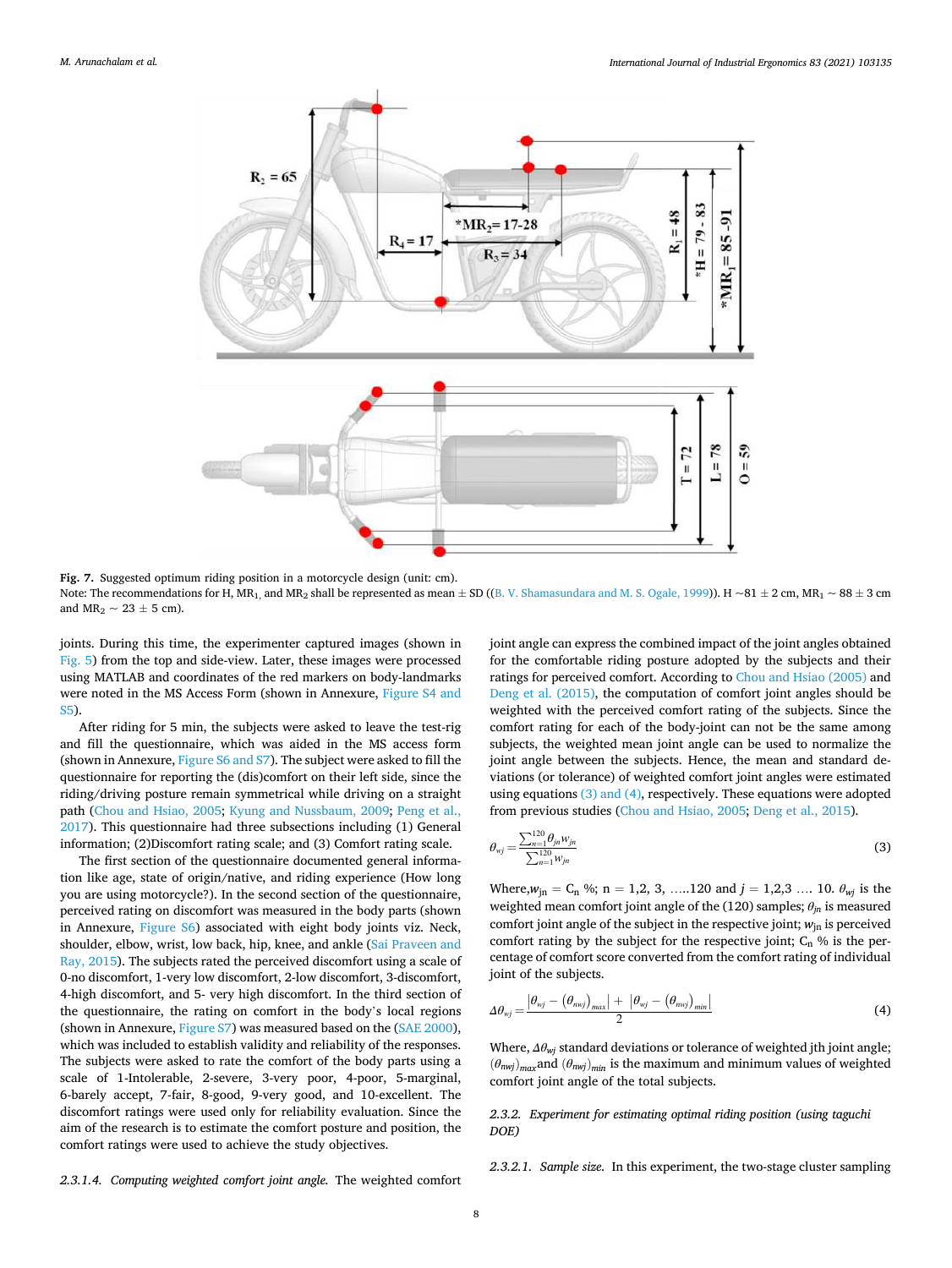**Table 1** 

Descriptive of riding position variable of the subjects  $(n = 120)$  (Unit: cm).

| Riding position | Mean | <b>SD</b>      | Range | Min | Max | Percentiles |      |      |  |
|-----------------|------|----------------|-------|-----|-----|-------------|------|------|--|
| variables       |      |                |       |     |     | 5th         | 50th | 95th |  |
| $R_1$           | 48   | 3              | 20    | 34  | 54  | 46          | 47   | 49   |  |
| R <sub>2</sub>  | 68   | 3              | 16    | 61  | 77  | 63          | 67   | 72   |  |
| $R_3$           | 39   | 5              | 25    | 29  | 54  | 30          | 38   | 49   |  |
| $R_4$           | 22   | 5              | 23    | 7   | 31  | 11          | 22   | 28   |  |
| $MR_1$          | 88   | 3              | 21    | 75  | 96  | 84          | 89   | 93   |  |
| MR <sub>2</sub> | 23   | 5              | 24    | 11  | 35  | 14          | 22   | 33   |  |
| T               | 72   | 1              | 10    | 67  | 76  | 70          | 73   | 73   |  |
| L               | 78   | 1              | 10    | 72  | 82  | 76          | 78   | 78   |  |
| H               | 81   | $\overline{2}$ | 20    | 69  | 89  | 78          | 81   | 84   |  |
| $\circ$         | 59   | 1              | 8     | 52  | 60  | 58          | 60   | 60   |  |

Note:  $R_1$  is the vertical distance between the F-point and D-point;  $R_2$  is the vertical distance between the F-point and G'-point;  $R_3$  is the horizontal distance between the F-point and D-point; R4 is the horizontal distance between the Fpoint and G′ -point; MR1 is the vertical distance between the H-point and the ground; MR2 is the horizontal distance between the H-point and the F-point; T represents the distance between the G-points on the right and left handle grips; L represents the distance between the G′ -points on the right and left handle grips; H is the vertical distance between the D-point and the ground; O represents the distance between the F-points on the right and left footrest.

technique was followed. This sampling technique requires lesser experimenting trials with few subjects to cover the appropriate representative of the population and reduce the subject's overhead cost (errors, time, and energy) ([Collins et al., 2009\)](#page-14-0). During the first stage (from the main experiment), 120 subjects who could be a representatives of Indian population were selected. They were randomly clustered into three percentile bandwidth groups. Since the stature (anthropometric) measurement is considered to be critical in the motorcycle design, its percentile values were used in the cluster sampling technique. The percentile bandwidths for the shorter, medium, and taller group were chosen as below P<sub>30%</sub>, P<sub>30%</sub> to P<sub>70%</sub>, and above P<sub>70%</sub> [\(Kong et al., 2005](#page-15-0)). Among them, a smaller cluster of 3 subjects (for each group) was formed by randomly choosing during the second stage of cluster random sampling. Therefore, the experimental group of nine subjects were categorized into three cluster groups: shorter group, medium group, and taller group, in accordance with the stature categorization mentioned in the previous research [\(Hashim et al., 2014\)](#page-15-0).

*2.3.2.2. Taguchi DOE.* This experiment was conducted to achieve an optimal riding position using the Taguchi DOE method. Unlike full factorial design, the Taguchi DOE method was used to optimize four variables namely  $R_1$ ,  $R_2$ ,  $R_3$ , and  $R_4$  at three levels  $(3^4)$  associated with riding position, reducing the set of well-balanced experimental trials to a practical level. The results obtained one optimal combination of variables of riding position to improve the perceived comfort among the subjects. Over the past few years, Taguchi DOE method has been applied in various scientific and industrial applications, including the workplace design of automotive drivers ([Park et al., 2016;](#page-15-0) [Spasojevi](#page-15-0)ć Brkić et al., [2016\)](#page-15-0).

In contrast to Taguchi DOE, while using traditional full factorial DOE, it would have been required  $3^4 = 81$  experimental conditions. Since the present experiment deal with human subjects and manual arrangements (in the test rig), higher number of test runs would make the study arduous [\(Hsiang et al., 1997](#page-15-0)). Moreover, if the subject needs to run through the experiment more often, the effects of monotony lead to incur, which in turn might cause biased results. Therefore, Taguchi L9 orthogonal array that allowed reducing the experimental runs in a systematic and efficient manner to come up with an optimum solution was adopted. Taguchi DOE has fundamentally two parts: (1) Design array and (2) S/N –a signal to the noise ratio. The descriptive information of the ten riding position variables was shown in Table 1.

Among the ten variables of riding position, the variability was minimal among the three variable viz. L, T, and O. Hence, the mean

| Table 2                                                                    |  |  |
|----------------------------------------------------------------------------|--|--|
| Test Conditions for Taguchi DOE (control variables and levels) (Unit: cm). |  |  |

|                       | -     |       |       |       |       |                |       |
|-----------------------|-------|-------|-------|-------|-------|----------------|-------|
| <b>Test Condition</b> | $R_1$ | $R_2$ | $R_3$ | $R_4$ | $L^a$ | T <sup>a</sup> | $O^a$ |
| 1                     | 45    | 65    | 34    | 17    | 78    | 72             | 59    |
| $\overline{2}$        |       | 68    | 39    | 22    |       |                |       |
| 3                     |       | 71    | 44    | 27    |       |                |       |
| $\overline{4}$        | 48    | 65    | 34    | 17    |       |                |       |
| 5                     |       | 68    | 39    | 22    |       |                |       |
| 6                     |       | 71    | 44    | 27    |       |                |       |
| 7                     | 51    | 65    | 34    | 17    |       |                |       |
| 8                     |       | 68    | 39    | 22    |       |                |       |
| 9                     |       | 71    | 44    | 27    |       |                |       |

a L, T, O were fixed parameters for all test conditions.

dimension of these variables considered to be optimum and fixed parameter in the Taguchi DOE. Since  $MR_1$  and H dimensions were strongly correlated ( $r = 0.90$ ) with the R<sub>1</sub> dimension (shown in Annexure, Table  $S1$ ), only R<sub>1</sub> was considered instead of MR<sub>1</sub> and H. Similarly,  $MR_2$  was strongly correlated ( $r = 0.92$ ) with  $R_3$ , only  $R_3$  was considered instead of MR<sub>2</sub>. Thus, four control variables  $R_1$ ,  $R_2$ ,  $R_3$ , and  $R_4$ were considered in the design array part of the Taguchi DOE. Generally, level selection in Taguchi DOE is based on the early literature or intra association between the variables. Our literature search implies lack of early studies on motorcycle design using Taguchi DOE, therefore, the area needs to be explored. In this experiment, we have chosen three levels for the four control parameters. According to [Hsiao et al. \(2015\)](#page-15-0), an optimal riding position of two-wheeler lies between within one standard deviation (i.emean  $\pm$  SD) of the riding position dimensions. Therefore, this study considered the mean and SD of riding position variables as three different levels. The levels were selected, as follows: First level: Mean−SD, second level: Mean, and third level: Mean + SD. Later, it was validated with new group of subjects in the confirmation test. Based on the explanation above, the L9 (partial)orthogonal array of Taguchi DOE considered for the current experiment. Thus, the L9 orthogonal array (nine test conditions) was generated using Minitab 17 (as shown in Table 2).

*2.3.2.3. Experimental procedure.* The experiments were conducted in nine subsequent days. Each day, one test condition was used to collect data from the nine subjects. Heart Rate (HR) could also be considered as an indicator to assess physical/cognitive state of a person ([Rowe et al.,](#page-15-0)  [1998;](#page-15-0) [Camillo et al., 2011\)](#page-14-0). Hence, to monitor the psychophysiological consistency among the subjects throughout the nine subsequent days, HR (bpm) was monitored before every experiment. It was measured using automatic blood pressure monitor (Model: OMR223, Make: Omron). The mean HR of the subjects measured in the nine subsequent days was shown in the Annexuretable S.2. These HR were in-line with the inter heart rate recommendations by [Tan et al. \(2011\)](#page-16-0) for healthy subjects.

Following HR measurement, the subjects were asked to sit on the test-rig for 5-min, which was adjusted to the test conditions, respectively. During this period, subjects were asked to feel (dis)comfort (if any) in body joints/parts. After 5 min, subjects were asked to rate the overall body (dis)comfort using the same questionnaire mentioned in section [2.3.1](#page-6-0) (perceived (dis)comfort evaluation. The mean rating scores of the 3 groups from the nine test conditions were analyzed. The observations have been presented in the results and discussion section.

*2.3.2.4. S/N ratio estimation.* The S/N equations ([Taguchi and Wu,](#page-15-0)  [1980\)](#page-15-0) were used for conducting Taguchi DOE to estimate the optimal riding position among the nine test conditions. Minitab (Minitab Inc., PA; version 17) software was used to design and analyze Taguchi L9 orthogonal array. The "smaller is better" equation [\(5\)](#page-9-0) was used to determine the S/N ratio of overall discomfort ratings from nine test conditions. Similarly, "Lager is better" equation [\(6\)](#page-9-0) was used to estimate the S/N of overall comfort ratings.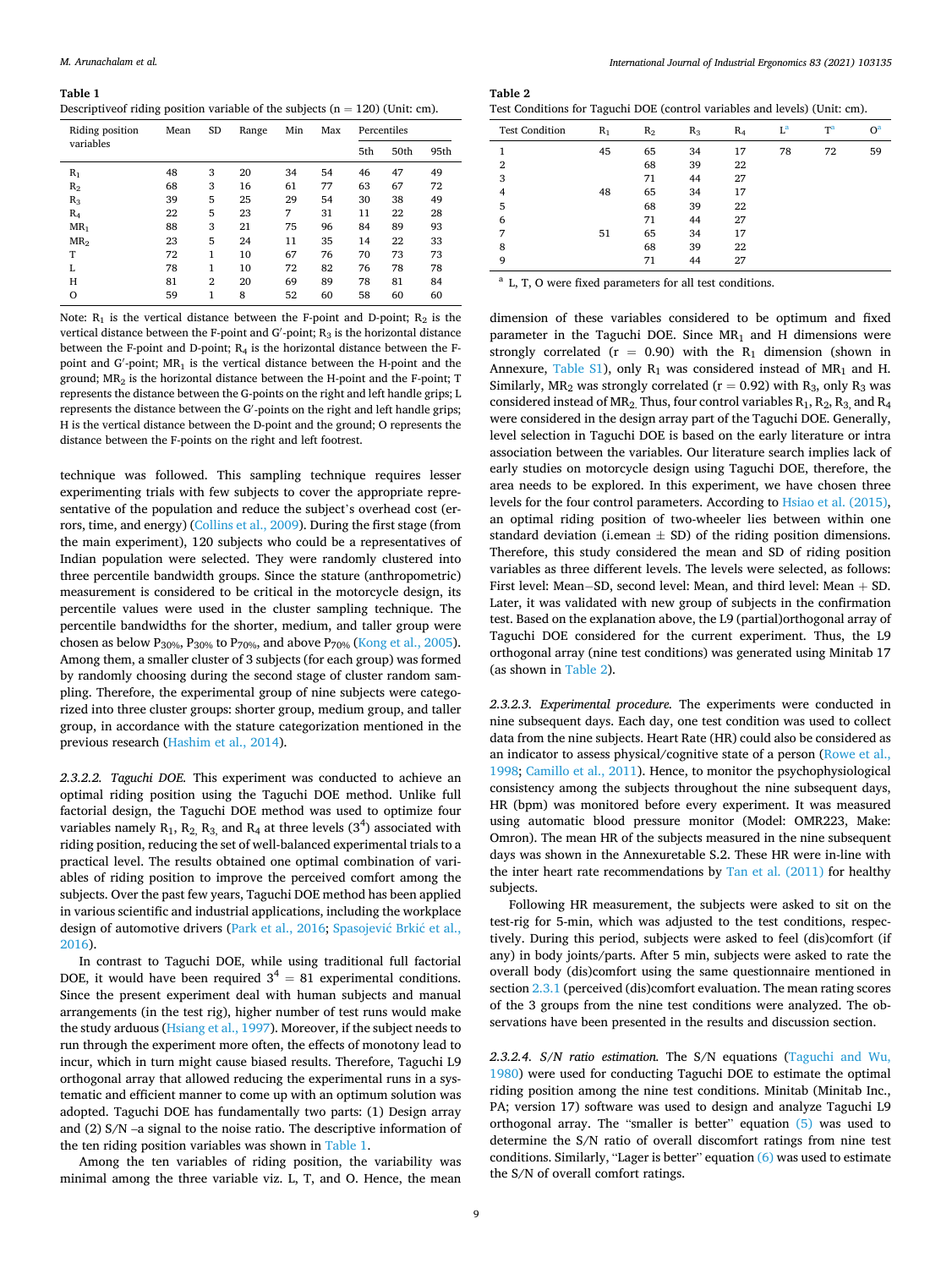#### <span id="page-9-0"></span>**Table 3**

| Descriptive statistics of basic anthropometric variables and body joint angles            |
|-------------------------------------------------------------------------------------------|
| defining riding posture ( $n = 120$ and unit is in degree ( $\circ$ ), unless specified). |

| Anthropometric and | Mean | <b>SD</b>      |     | Max |     | Percentile |      |  |  |  |
|--------------------|------|----------------|-----|-----|-----|------------|------|--|--|--|
| Posture variables  |      |                |     |     | 5th | 50th       | 95th |  |  |  |
| Stature (cm)       | 168  | 6              | 150 | 188 | 158 | 169        | 182  |  |  |  |
| Weight (kg)        | 68   | 11             | 38  | 90  | 51  | 67         | 83   |  |  |  |
| $\theta_1$         | 24   | $\overline{2}$ | 19  | 30  | 20  | 24         | 27   |  |  |  |
| $\theta_2$         | 45   | 12<br>67<br>16 |     | 21  | 44  | 65         |      |  |  |  |
| $\theta_3$         | 137  | 19             | 91  | 172 | 94  | 139        | 164  |  |  |  |
| $\theta_4$         | 179  | 10             | 150 | 199 | 156 | 179        | 192  |  |  |  |
| $\theta_5$         | 105  | 9              | 68  | 131 | 94  | 105        | 120  |  |  |  |
| $\theta_6$         | 74   | 8              | 58  | 88  | 63  | 74         | 87   |  |  |  |
| $\theta$           | 102  | 8              | 91  | 132 | 92  | 100        | 120  |  |  |  |
| $\theta_8$         | 166  | 20             | 119 | 269 | 127 | 168        | 192  |  |  |  |
| $\theta_{9}$       | 50   | 16             | 9   | 77  | 18  | 53         | 73   |  |  |  |
| $\theta_{10}$      | 42   | 22             | 5   | 116 | 9   | 42         | 82   |  |  |  |

$$
\frac{S}{N} ratio = -10log\left(\frac{\sum_{i=1}^{n} y^2}{n}\right)
$$
\n(5)

$$
\frac{S}{N}\text{ratio} = -10\log\left(\frac{\sum_{i=1}^{n}\frac{1}{y^2}}{n}\right) \tag{6}
$$

# *2.3.3. Reliability evaluation of joint angles and riding position measurements*

Manual (using goniometer and laser pointer) and image (using digital image processing) based measurements were checked for reliability. To ensure the accuracy, alternative-form of reliability was evaluated using Spearman's rank correlation coefficient in IBM SPSS version 23.0 involving data from these two different methods of measurements of joint angles and riding position ([Heale and Twycross, 2015\)](#page-15-0).

Before the main experimentation on 120 subjects, the reliability was tested on randomly selected ten subjects to assess the precision of the measurements (linear and angular). These subjects were different from the 120 subjects and the data have not been included in the main experiment. During the assessment, the subject was asked to sit in the test-rig, adjusted to match the comfort of the subject. The observer manually measured the joint angles and riding position using a goniometer (Make:Kristel; Model:3278) and larger sliding caliper/laser pointer – measuring setup, respectively. Following this measurement, images of the rider and test-rig were captured with red makers, which was affixed by an observer on the landmarks mentioned in section [2.2.1](#page-5-0)  [and 2.2.2](#page-5-0) Later, these images were processed in the DIP to ensure the image-based measurements.

The summary of physical and DIP measurements showed that the correlation coefficients for (joint) angular measurement and linear (riding position) dimensions were ranged between 0.92 to 0.98 and 0.94 to 0.99, significant at the 0.05 level (2-tailed). Several past

investigations [\(Heale and Twycross, 2015](#page-15-0); [Mohajan, 2017](#page-15-0); [Mukaka,](#page-15-0)  [2012\)](#page-15-0) approved that the measurements could be considered consistent and reliable for alternate-form reliability values higher than 0.90.

## *2.3.4. Reliability evaluation of perceived comfort/discomfort*

Like early studies [\(Kee and Lee, 2012](#page-15-0); [Helander and Zhang, 1997](#page-15-0)), we used the correlation method to estimate the reliability (alternate form) on subject's perceived discomfort and comfort rating scores. The reliability results showed that the spearman's rank correlation coefficient between discomfort and comfort in neck/shoulder/elbow/ wrist/low back/hip/knee/ankle was −0.83, −0.79, −0.85, −0.81, −0.84, −0.79, −0.85, −0.79, significant at the 0.01 level (2-tailed) respectively. The correlation coefficient between overall discomfort and comfort of the whole body was found as −0.85, during the experiment for the optimal riding position (in section [2.3.2\)](#page-7-0).

Early research by [Mukaka \(2012\)](#page-15-0) and [De Looze et al. \(2003\)](#page-15-0) stated that the correlation coefficient between −0.7 and −0.9 could be interpreted as high negative-correlation. Since the discomfort is derived from and opposite of comfort, a negative correlation was anticipated during the reliability analysis. Altogether, the subjective (dis)comfort rating showed strong negative correlation, Hence, the perceived responses on comfort could be considered reliable for further analysis.

## **3. Results**

# *3.1. Experiment for estimating comfortable riding posture/main experiment*

The postural variables were measured/estimated, as stated in the earlier subsection (2.2.2). Table 3 presents descriptive information about the basic anthropometry and comfort joint angle among the subjects in terms of mean, standard deviation (SD), maximum (Max), minimum (Min), and percentiles (5th, 50th, and 95th) values.

Table 4 summarizes the frequency distribution of the comfort rating among 120 subjects during the main experiment (refer 2.2.2), whereas the frequency distribution of discomfort rating was presented in Annexure Table S3. It could be observed that most of the subjects rated beyond a comfort score of 5 (marginal comfort) after their main experiment.

[Table 5](#page-10-0) presents the descriptive statistics in terms of mean, standard deviation (SD), maximum (Max), minimum (Min), and percentiles (5th, 50th, and 95th) for the weighted comfort joint angles corresponding to each joint. The results presented in [Table 5](#page-10-0) are critical for evaluating the riding posture as one of the research questions was related to exploring the comfortable riding posture (joint angle) for the motorcyclists.

To visualize the weighted comfort joint angles ( $\theta_{wi} \pm \Delta \theta_{wi}$ ) presented in [Table 5](#page-10-0), the digital manikin/human model (DHM) was created (using CATIA V5 software) ([Karmakar et al., 2012](#page-15-0)) with comfortable riding posture by incorporating these angles ([Fig. 6\)](#page-6-0). This presentation of weighted comfort joint angles in manikin would help the readers to

# **Table 4**

|  | Comfort ratings for various body parts/joints by the subjects $(n = 120)$ - Frequency distribution. |
|--|-----------------------------------------------------------------------------------------------------|
|--|-----------------------------------------------------------------------------------------------------|

| Joints |          |       |       |          |     |          |       |
|--------|----------|-------|-------|----------|-----|----------|-------|
| Neck   | Shoulder | Elbow | Wrist | Low Back | Hip | Knee     | Ankle |
|        |          |       | 0     |          |     | $\Omega$ |       |
|        |          |       |       |          |     |          |       |
|        |          |       |       |          |     |          |       |
|        |          |       |       |          |     |          |       |
|        |          |       |       |          |     |          |       |
| 17     | 11       |       | 11    | 14       | 11  |          |       |
| 14     | 29       | 13    | 20    | 25       | 23  |          | 15    |
| 26     | 23       | 46    | 24    | 20       | 30  | 41       | 26    |
| 28     | 19       | 22    | 21    | 20       | 24  | 28       | 36    |
| 14     |          | 21    | 30    | 11       | 19  | 31       | 29    |
|        |          |       |       |          |     |          |       |

<sup>a</sup> Ratings collected on the 10-point scale.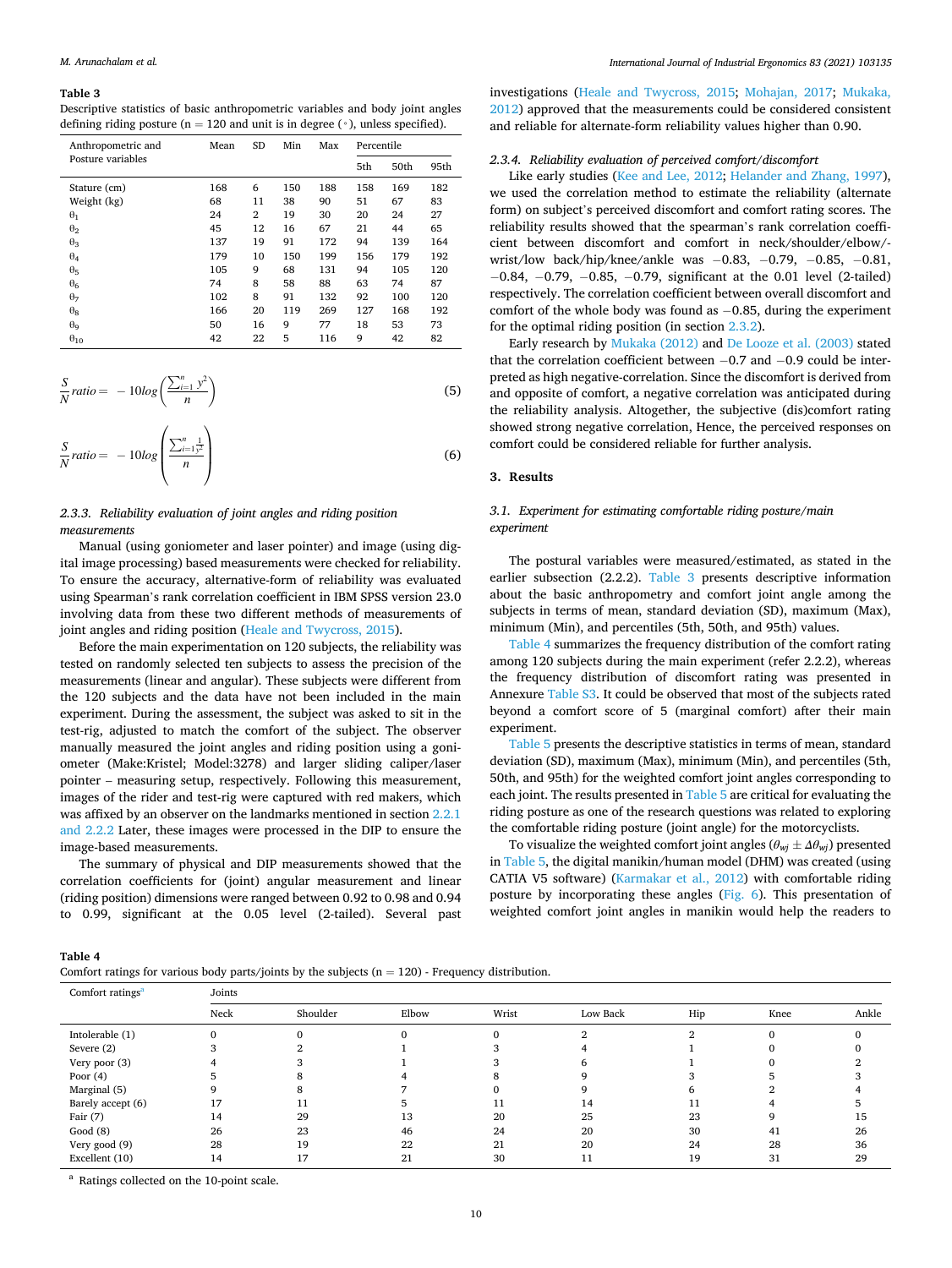## *International Journal of Industrial Ergonomics 83 (2021) 103135*

## <span id="page-10-0"></span>**Table 5**

# Descriptive statistics of the weighted comfort joint angles in degree (◦) (n = 120).

|                                       |                      |                           |                              |     |                                            | Percentile |      |      |  |  |
|---------------------------------------|----------------------|---------------------------|------------------------------|-----|--------------------------------------------|------------|------|------|--|--|
| Weighted comfort joint angles         | Mean $(\theta_{wi})$ | SD $(\Delta \theta_{wi})$ | Min $((\theta_{nwi})_{min})$ |     | Max $((\theta_{n\text{w}j})_{\text{max}})$ | 5th        | 50th | 95th |  |  |
| Neck - $\theta_{W1}$                  | 18                   |                           | 4                            | 28  |                                            | 8          | 18   | 26   |  |  |
| Shoulder - $\theta_{W2}$              | 33                   | 13                        | 10                           | 59  |                                            | 12         | 31   | 54   |  |  |
| Elbow - $\theta_{\rm W3}$             | 110                  | 29                        | 52                           | 168 |                                            | 58         | 110  | 154  |  |  |
| Lower back - $\theta_{W4}$            | 120                  | 42                        | 36                           | 193 |                                            | 38         | 125  | 177  |  |  |
| $\text{Hip} \cdot \theta_{\text{W5}}$ | 81                   | 22                        | 37                           | 125 |                                            | 42         | 83   | 110  |  |  |
| Knee - $\theta_{\text{W6}}$           | 62                   | 13                        | 36                           | 88  |                                            | 34         | 62   | 84   |  |  |
| Ankle - $\theta_{\rm W7}$             | 85                   | 17                        | 51                           | 119 |                                            | 48         | 86   | 107  |  |  |
| Wrist - $\theta_{\rm WS}$             | 129                  | 38                        | 53                           | 185 |                                            | 63         | 128  | 179  |  |  |
| Sh-abd/add - $\theta_{\text{WQ}}$     | 40                   | 15                        | 10                           | 70  |                                            | 12         | 43   | 62   |  |  |
| Hip abd/add - $\theta_{W10}$          | 33                   | 20                        | $\mathbf{2}$                 | 73  |                                            | 4          | 30   | 65   |  |  |

Note: Sh-abd/add - Shoulder abduction/adduction; Hip abd/add -abduction/adduction.

## **Table 6**

Tabular comparison of comfort joint angles (Unit: ˚) of the riding posture for the current study with previous studies.

|                                      | Population/Sample Size/Type of two-<br>wheeler | Shoulder                                                                    | Elbow                                                                     | Lower<br>back                                                               | Hip                                                                       | Knee                                                                  | Ankle                                                                    | Wrist                                                                  |
|--------------------------------------|------------------------------------------------|-----------------------------------------------------------------------------|---------------------------------------------------------------------------|-----------------------------------------------------------------------------|---------------------------------------------------------------------------|-----------------------------------------------------------------------|--------------------------------------------------------------------------|------------------------------------------------------------------------|
| Current study                        | 120<br>Indian Standard Motorcycle              | $M:33^{\circ}$<br>SD: $13^\circ$<br>Min-Max<br>$10^{\circ}$ - 59 $^{\circ}$ | $M:110^\circ$<br>SD: $29^\circ$<br>Min-Max<br>$52^\circ$ - $168^\circ$    | $M:120^\circ$<br>SD: $42^\circ$<br>Min-Max<br>$53^\circ$ - $193^\circ$      | $M:81^\circ$<br>SD: 22°<br>Min-Max<br>$37^\circ \cdot 125^\circ$          | M: $62^\circ$<br>SD: $13^\circ$<br>Min-Max<br>$36^\circ$ - $88^\circ$ | $M:85^\circ$<br>SD: $17^\circ$<br>Min-Max<br>$51^\circ$ -<br>$119^\circ$ | $M:129^\circ$<br>SD: $38^\circ$<br>Min-Max<br>$53^\circ$ - $185^\circ$ |
| Jeyakumar and Gandhinathan<br>(2014) | 30<br>Indian Sport Motorcycle                  | $M:40^\circ$<br>Min-Max<br>$54^\circ$ - $75^\circ$                          | $M:139^\circ$<br>Min-Max<br>$148^\circ$ -<br>$163^\circ$                  | $M:170^\circ$<br>Min-Max<br>$92^{\circ}$ - $79^{\circ}$                     | $M:104^{\circ}$<br>Min-Max<br>$79^\circ$ - $92^\circ$                     | $M:79^\circ$<br>Min-Max<br>$74^\circ - 85^\circ$                      | n/a                                                                      | n/a                                                                    |
| Imaekhai Lawrence (2013)             | 120 Nigerian Scooter                           | $M:40^\circ$<br>$SD: 3^\circ$<br>Min-Max<br>$38^\circ$ - $43^\circ$         | $M:139^\circ$<br>SD: $7^\circ$<br>Min-Max<br>$133^\circ$ -<br>$146^\circ$ | $M:170^\circ$<br>$SD: 3^{\circ}$<br>Min-Max<br>$167^\circ$ -<br>$173^\circ$ | $M:104^\circ$<br>SD: $4^\circ$<br>Min-Max<br>$100^\circ$ -<br>$108^\circ$ | $M:79^\circ$<br>SD: $4^\circ$<br>Min-Max<br>$75^\circ$ - $83^\circ$   | n/a                                                                      | n/a                                                                    |
| Barone and Lo Iacono (2015)          | (n/a)<br>Italian Scooter                       | $M:50^\circ$                                                                | $M:128^\circ$                                                             | n/a                                                                         | $M:101^{\circ}$                                                           | $M:121^{\circ}$                                                       | $M:93^\circ$                                                             | n/a                                                                    |
| Chou and Hsiao (2005)                | 60<br>Taiwan Scooter                           | $M:40^\circ$<br>$SD: 3^\circ$<br>Min-Max<br>$37^\circ$ - $42^\circ$         | $M:140^\circ$<br>SD: $7^\circ$<br>Min-Max<br>$134^\circ$ -<br>147°        | $M:170^\circ$<br>$SD: 3^{\circ}$<br>Min-Max<br>$167^\circ$ -<br>$173^\circ$ | $M:103^\circ$<br>SD: $4^\circ$<br>Min-Max<br>$100^\circ$ -<br>$107^\circ$ | $M:78^\circ$<br>SD: $4^\circ$<br>Min-Max<br>$74^\circ - 82^\circ$     | n/a                                                                      | n/a                                                                    |
| Barone and Curcio (2004)             | $\overline{4}$<br>Italian Scooter              | Min-Max<br>$37^\circ$ - $61^\circ$                                          | Min-Max<br>$130^\circ$ -<br>$160^\circ$                                   | Min-Max<br>$150^\circ$ -<br>$169^\circ$                                     | Min-Max<br>$96^\circ$ - $122^\circ$                                       | Min-Max<br>$99^\circ - 136^\circ$                                     | n/a                                                                      | Min-Max<br>$146^\circ$ -<br>$171^\circ$                                |

Note: n/a – Not mentioned; M-mean; SD- Standard deviations; Min – minimum; Max-maximum.

## **Table 7**

Summary of the S/N ration response for mean discomfort/comforts rating scores ( $N = 9$ ).

| Ratings                |                | Discomfort <sup>a</sup> |                  |                 | Comfort <sup>b</sup> |                |                  |                 |           |  |  |
|------------------------|----------------|-------------------------|------------------|-----------------|----------------------|----------------|------------------|-----------------|-----------|--|--|
| Groups                 | Tall $(n = 3)$ |                         | Medium $(n = 3)$ | Short $(n = 3)$ | S/N ratio            | Tall $(n = 3)$ | Medium $(n = 3)$ | Short $(n = 3)$ | S/N ratio |  |  |
| <b>Test Conditions</b> |                | 2.2                     | 1.3              | 2.8             | $-5.2$               | 7.2            | 8.7              | 7.2             | 17.5      |  |  |
|                        | 2              | 1.3                     | 1.1              | 1.9             | $-2.4$               | 8.7            | 8.9              | 8.1             | 18.1      |  |  |
|                        | 3              | 2.1                     | 0.2              | 0.8             | $-1.4$               | 7.8            | 10.0             | 9.0             | 18.8      |  |  |
|                        | 4              | 0.9                     | 0.1              | 0.0             | $-1.3$               | 9.1            | 10.0             | 10.0            | 19.1      |  |  |
|                        | 5              | 0.9                     | 2.4              | 0.7             | $-2.4$               | 8.9            | 8.9              | 8.7             | 17.2      |  |  |
|                        | 6              | 2.3                     | 0.6              | 1.1             | $-1.4$               | 8.7            | 9.4              | 8.9             | 18.8      |  |  |
|                        | $\overline{ }$ | 2.2                     | 0.8              | 1.0             | $-2.4$               | 7.8            | 9.1              | 9.1             | 17.5      |  |  |
|                        | 8              | 1.9                     | 1.1              | 1.0             | $-2.4$               | 8.1            | 8.8              | 9.0             | 17.7      |  |  |
|                        | 9              | 0.7                     | $2.2\phantom{0}$ | 1.9             | $-4.4$               | 9.2            | 7.8              | 8.1             | 16.9      |  |  |

Note: Taller group-stature above 175 cm; Medium group - stature from 174 cm to 165 cm; Short group - stature below 165 cm <sup>a</sup>Rating consisted of a 5-point scale. <sup>b</sup>Rating consisted of 10-point scale.

apprehend the primary objective of the current study, i.e., the suggested angles for comfortable motorcycle riding. Moreover, these joint angle values can be directly applied in the DHM module (CATIA V5), without any modifications or manipulations as the joint angles used/defined in the present research are same as defined in the CATIA V5 Human manikin. Here, it is worthy to note that the angle *θ*4 is the representative of thoracic joint in the CATIA V5 manikin.

# *3.2. Experiment for estimating optimal riding position (using Taguchi methods)*

The estimated S/N has been presented in Table 7 with mean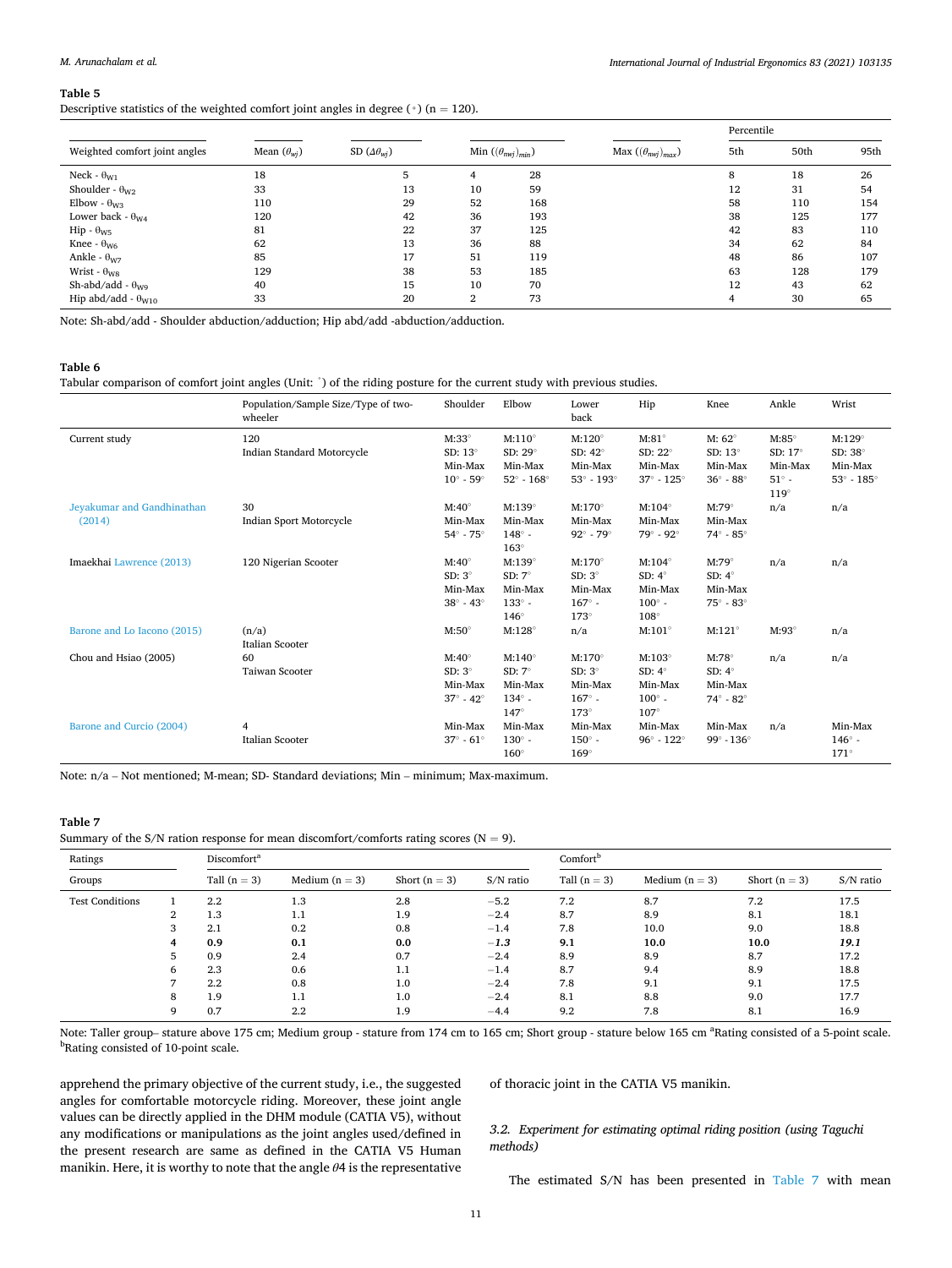#### **Table8a**

| Discomfort rating of the subjects $(n = 30)$ – Distribution of frequency count and its percentage. |  |  |  |
|----------------------------------------------------------------------------------------------------|--|--|--|
|----------------------------------------------------------------------------------------------------|--|--|--|

|                                 | Joints |     |          |     |          |     |          |     |              |          |               |     |          |     |       |     |         |     |
|---------------------------------|--------|-----|----------|-----|----------|-----|----------|-----|--------------|----------|---------------|-----|----------|-----|-------|-----|---------|-----|
| Discomfort ratings <sup>a</sup> | Neck   |     | Shoulder |     | Elbow    |     | Wrist    |     |              | Low Back | Hip           |     | Knee     |     | Ankle |     | Overall |     |
| No discomfort (0)               |        | 23% | 10       | 33% | 12       | 40% | 13       | 43% | <sub>t</sub> | 37%      | 13            | 43% | 18       | 60% | 14    | 47% |         | 37% |
| Very low discomfort (1)         | 10     | 33% |          | 23% |          | 23% | 8        | 27% | 8            | 20%      | 9             | 30% |          | 23% | q     | 30% | 8       | 27% |
| Low discomfort (2)              |        | 23% |          | 23% | 8        | 27% |          | 17% | 6            | 20%      | $\mathcal{P}$ | 17% |          | 10% |       | 13% |         | 17% |
| Discomfort (3)                  |        | 10% | 5        | 17% | ৴        | 7%  | 4        | 13% | 6            | 10%      | 2             | 7%  |          | 7%  | 2     | 7%  |         | 17% |
| High discomfort (4)             |        | 10% |          | 3%  |          | 3%  | $\Omega$ | 0%  |              | 10%      |               | 3%  | $\Omega$ | 0%  |       | 3%  |         | 3%  |
| Very High discomfort (5)        |        | 0%  | $\Omega$ | 0%  | $\Omega$ | 0%  | $\Omega$ | 0%  |              | 3%       | $\Omega$      | 0%  | 0        | 0%  | C     | 0%  |         | 0%  |

<sup>a</sup> Rating consisted of 5-point scale.

discomfort/comforts rating scores of the 3 groups (*<*P30%- short, P30% to P70% - medium, *<* P70% - taller).

All groups reported a maximum level of comfort rating and the minimum level of discomfort rating for the 4th test condition (R1  $\rightarrow$  48 cm, R2  $\rightarrow$  65 cm, R3  $\rightarrow$  34 cm, R4  $\rightarrow$  17 cm) when compared with other test conditions. Based on these ratings, the calculated S/N ratio of 4th test condition was found to be optimal. Perhaps, the reason for higher compatibility with 4th test condition could be the higher match in anthropometry with the riding positions. For example,  $R_1$  (vertical distance between the F-point and D-point) closely matches with lower leg length of 50th percentile of Indian motorcyclists (is 44 cm) [\(Aru](#page-14-0)[nachalam et al., 2020](#page-14-0)). Similarly, the sum of  $R_3$  and  $R_4$  (horizontal distance between the F-point and G-point) 51 cm is closely matched with 5th percentile of Indian motorcyclist's acromion grip length (is 55 cm). On the other hand, the S/N ratio of 9th test condition  $(R_1 \rightarrow 51 \text{ cm},$  $R_2 \rightarrow 71$  cm,  $R_3 \rightarrow 44$  cm,  $R_4 \rightarrow 27$  cm) yielded the most unsatisfactory response from subjects. All groups reported a minimum level of mean comfort rating and maximum level of discomfort rating for the 9th test condition. Perhaps the reason could be the body dimensional mismatch between the motorcycle user and motorcycle dimensions, which in turn caused higher level of discomfort. For example, of  $R_3$  and  $R_4$  (horizontal distance between the F-point and G-point) 71 cm was even more than 95th percentile value of acromion grip length (is 70 cm) of Indian motorcyclist ([Arunachalam et al., 2020](#page-14-0)).

## *3.2.1. Confirmation test and results*

The last part in Taguchi DOE is performing the confirmation experiment to validate the optimal test condition. This test was conducted in the test-rig, which followed the optimum comfortable riding position:  $R_1$  $\rightarrow$  48 cm, R<sub>2</sub>  $\rightarrow$  65 cm, R<sub>3</sub>  $\rightarrow$  34 cm, R<sub>4</sub>  $\rightarrow$  17 cm, L  $\rightarrow$  78 cm, T  $\rightarrow$  72 cm, and  $O \rightarrow 59$  cm.

In this confirmatory experiment, 30 subjects were randomly selected. These 30 subjects were different from the previous experiment to avoid bias toward task repetitions. The inclusion and exclusion criteria of this experiment were the same as the early experiments. All 30 subjects were male and holding a valid license with an average age of 28 years (SD: 6 years). These subjects had an average riding experience of 7 years (SD: 6 years). The mean and SD of 30 subject's weight and stature were measured as 68 (11) kg and 170 (6) cm, respectively.

The confirmation experiment had the following experimental protocol. Before starting the confirmatory test in the test-rig, subjects were asked for 30 min rest at a supine position (on the bed) to avoid the prior bias of physical/cognitive exhaustion in their day-to-day tasks. Subsequently, the subject's weight and stature were recorded by the experimenter in the MS Access form. Later during the measurements (confirmatory test), the subject was asked to sit on the test-rig for 5 min. During these 5 min, a road riding simulation video was played on the white screen using a projector. Afterward, the subjects were asked to rate their (dis)comfort in their body parts on the discomfort rating scale of 0 (no discomfort) to 5 (Very high discomfort) and comfort rating scale of 0 (Intolerable) to 10 (excellent).

During the confirmatory test, the alternative form of reliability of the subjective ratings was found to be in the range from −0.7 to −0.9 (calculated using Spearman's rank correlation coefficient), which can be considered reliable enough for further analysis. Tables 8a and 8b shows the distribution of frequency count and percentage of discomfort/comfort rating among the 30 subjects.

The majority of perceived discomfort ratings were between 0 (no discomfort)to 2 (low discomfort). A rating of 3 (discomfort) to 5 (very high discomfort) in the neck, shoulder, elbow, wrist, low back, hip, knee ankle were reported by only 20%, 20%, 10%, 13%, 23%, 10%, 7% and 10% of the subjects, respectively. Whereas, in case of comfort rating, most subjects rated between 5 (marginal) to 10 (excellent comfort). A rating of 1–4 (intolerable complaints to poor comfort) in the neck, shoulder, elbow, wrist, low back, hip, knee ankle were mentioned by 7%, 12%, 5%, 13%, 18%, 7%, 4% and 5% of the subjects, respectively. Although a few subjects were involved in the confirmatory test, it might be concluded from these overall results that most of the subjects were rated below the low discomfort level (rating 2) and above the marginal comfort level (rating 5) during the confirmatory test.

## **4. Discussion**

The study evaluated the CRP and ORP for improving Indian standard motorcycle design. This study is first of its kind to cover 10 important body joint angles to define riding posture for Indian male standard-

#### **Table8b**

Comfort rating of the subjects  $(n = 30)$  – Distribution of frequency count and its percentage.

| Comfort ratings   | Joints         |     |          |     |          |     |                |     |                |     |          |       |                |     |              |     |              |     |
|-------------------|----------------|-----|----------|-----|----------|-----|----------------|-----|----------------|-----|----------|-------|----------------|-----|--------------|-----|--------------|-----|
|                   | Neck           |     | Shoulder |     | Elbow    |     | Wrist          |     | Low Back       |     | Hip      |       | Knee           |     | Ankle        |     | Overall      |     |
| $10$ – Excellent  | 4              | 12% | 4        | 14% | 5        | 18% | 8              | 25% | 3              | 9%  | 5        | 16%   | 8              | 26% |              | 24% | 5            | 18% |
| 9 - Very good     | 7              | 23% | 5        | 16% | 6        | 18% | 5              | 18% | 5              | 17% | 6        | 20%   | 7              | 23% | 9            | 30% | 6            | 21% |
| $8 - Good$        | 7              | 22% | 6        | 19% | 12       | 38% | 6              | 20% | 5              | 17% | 8        | 25%   | 10             | 34% | 7            | 22% | 7            | 25% |
| 7 – Fair          | 4              | 12% | 7        | 24% | 3        | 11% | 5              | 17% | 6              | 21% | 6        | 19%   | $\overline{2}$ | 8%  | 4            | 13% | 5            | 15% |
| 6 - Barely accept | $\overline{4}$ | 14% | 3        | 9%  |          | 4%  | 3              | 9%  | 4              | 12% | 3        | 9%    |                | 3%  |              | 4%  | 2            | 8%  |
| 5 - Marginal      | $\overline{2}$ | 8%  | 2        | 7%  | 2        | 6%  | 0              | 0%  | $\overline{2}$ | 8%  | 2        | 5%    |                | 2%  |              | 3%  |              | 5%  |
| $4 - Poor$        |                | 4%  | 2        | 7%  |          | 3%  | $\overline{2}$ | 7%  | $\overline{2}$ | 8%  |          | 3%    |                | 4%  |              | 3%  |              | 5%  |
| 3 - Very poor     |                | 3%  |          | 3%  | $\Omega$ | 1%  |                | 3%  | $\overline{2}$ | 5%  | $\Omega$ | $1\%$ | $\Omega$       | 0%  |              | 2%  |              | 2%  |
| $2 -$ Severe      |                | 3%  |          | 2%  | $\Omega$ | 1%  |                | 3%  |                | 3%  | $\Omega$ | 1%    | $\Omega$       | 0%  | $\mathbf{0}$ | 0%  | $\mathbf{0}$ | 1%  |
| $1$ – Intolerable | 0              | 0%  | $\Omega$ | 0%  | $\Omega$ | 0%  | $\mathbf{0}$   | 0%  |                | 2%  |          | 2%    | $\Omega$       | 0%  | 0            | 0%  | $\mathbf{0}$ | 0%  |

<sup>b</sup> Rating consisted of the 10-point scale.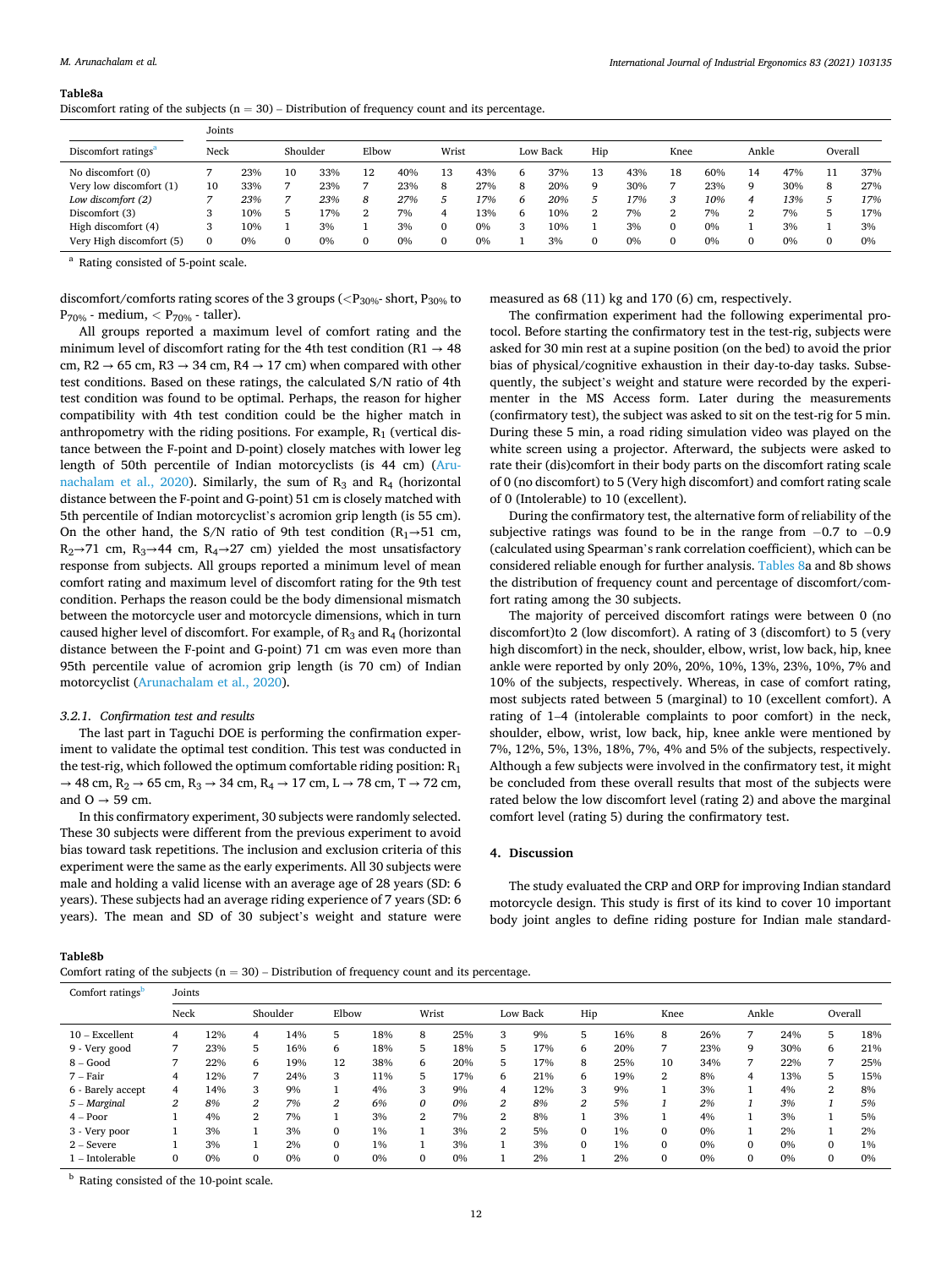<span id="page-12-0"></span>

**Fig. 8.** Demonstration of graphical comparative analysis of the weighted comfort joint angles across different countries. Note: *x*-axis unit: ◦. Bar graph represents the minimum and maximum of comfort joint angles ranges. Dot plot represents the mean of comfort joint angles.

motorcycle riders. Few joint angles (shoulder and thigh adduction/ abduction angles) used in current study have not been reported by any of the earlier researchers during the study of motorcycle rider's posture. It summarize and synthesize the comfortable posture (joint angles) of twowheeler (sport-motorcycle, motorbikes and scooters) riders and depicted comparison with the findings of previous literature. The values of weighted comfort joint angles from the current study were further compared (in tabular format) with the data obtained in other earlier

studies which followed similar joint angle measurement procedures ([Table 6](#page-10-0)). Other studies considered for this purpose included a) Indian sport motorcycle riders [\(Jeyakumar and Gandhinathan, 2014\)](#page-15-0); b) Nigerian motorbike riders ([Lawrence, 2013\)](#page-15-0); c) Italian scooter riders ([Barone and Lo Iacono, 2015](#page-14-0)); d) Taiwan scooter riders [\(Chou and](#page-14-0)  [Hsiao, 2005](#page-14-0)); and d) Italian scooter riders [\(Barone and Curcio, 2004\)](#page-14-0).

As evident from [Table 6](#page-10-0) and Fig. 8, seven angular variables  $(\theta_{W2}$  $θ<sub>W8</sub>$ ) were taken into consideration. Neck angle ( $θ<sub>W1</sub>$ ) was excluded for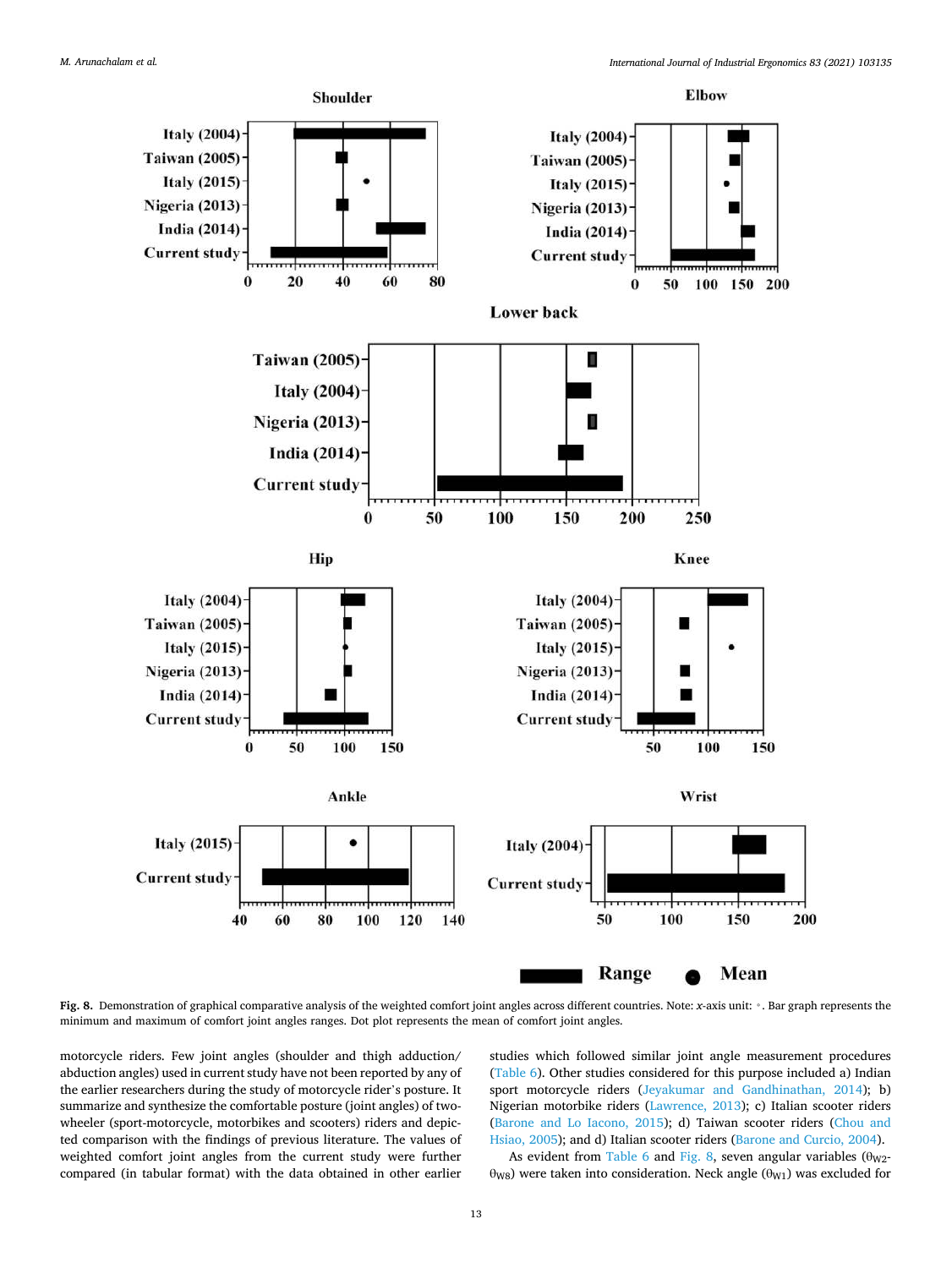the comparison since the neck angle measurement adopted in the current study was different from the earlier studies. In most of the previous studies, at the static conditions, only riding postures in the Sagittal plane  $(\theta_{W1} - \theta_{W8})$  were studied. However, in the present research, the authors have considered the transverse plane to record the abduction/adduction angles for the hip and shoulder joint ( $\theta_{W9}$  and  $\theta_{W10}$ ) measurements. A recent review on motorcycle riding posture ([Arunachalam et al., 2019\)](#page-14-0) also expressed the difficulty in the comparison of comfort joint angles among different studies, due to different approaches adopted for measuring joint angles (e.g., type of two-wheeler, measurement technique, and the number of trials for adjustments in test-rig, etc.). Perhaps body diversity among the riders (subjects from different zones of India) in current study could be a reason for a wider range-bar in [Fig. 8](#page-12-0). Whereas, other studies does not considered the body diversity during the sample estimation. Being aware of these constraints of comparing comfort joint angles reported from different studies, graphical comparison of the ranges (from minimum to maximum) of weighted comfort joint angles of the current study with the comfortable/preferred angles (shoulder, elbow, lower back, hip, knee, ankle, and wrist joint) suggested by few earlier studies have been depicted in [Fig. 8.](#page-12-0)

The observed range of comfortable shoulder angle (from  $10^{\circ}$  to  $59^{\circ}$ ) in the current study corroborates with range obtained by an Italian study ([Barone and Curcio, 2004\)](#page-14-0). Nigerian ([Lawrence, 2013](#page-15-0)) and Taiwanese ([Chou and Hsiao, 2005\)](#page-14-0) studies got a narrow range from 37◦ to 42◦and 38 $^{\circ}$ –43 $^{\circ}$  with the mean values (40 $^{\circ}$ ) much higher than the current study (33◦ ). Moreover, the observation from the present study was different from the suggestion by [Barone and Lo Iacono \(2015\)](#page-14-0) and one previous Indian ([Jeyakumar and Gandhinathan, 2014\)](#page-15-0) study. Both the studies collected measurements from the sports motorcycles. The motorcycle manufacturers optimize the sports motorcycle for maximum acceleration and minimum aerodynamic drag. Henceforth, the posture is the sports motorcycle rider is always different from the standard motorcycle. Comfortable range of elbow angle obtained in the current study was 50°–168° with a mean value much lower than the suggested angle by previous Italian (Barone and Lo Iacono, 2015) and Indian [\(Jeyaku](#page-15-0)[mar and Gandhinathan, 2014](#page-15-0)) studies. However, this comfort range coincided with the observations made by another Italian investigation ([Barone and Curcio, 2004\)](#page-14-0), Nigerian ([Lawrence, 2013](#page-15-0)) and Taiwanese ([Chou and Hsiao, 2005](#page-14-0)) studies. Concerning the lower back angle, the current study obtained range (53◦–193◦ ) cover the suggested range of Indian [\(Jeyakumar and Gandhinathan, 2014\)](#page-15-0) study. [Barone and Lo](#page-14-0)  [Iacono \(2004\)](#page-14-0) found a lower-back angle ranging from 150° to 169° with a mean value slightly higher than the current study. It was somewhat different from the suggestions by [Lawrence \(2013\)](#page-15-0) and Chou and Hsiao [\(2005\).](#page-14-0) For the hip angle, the current study range (37◦–125◦ ) was in agreement with the range observed by other Indian [\(Jeyakumar and](#page-15-0)  [Gandhinathan, 2014](#page-15-0)) study. Italian ([Barone and Lo Iacono, 2015](#page-14-0)), Nigerian ([Lawrence, 2013\)](#page-15-0), Taiwanese ([Chou and Hsiao, 2005\)](#page-14-0) and Italian ([Barone and Curcio, 2004\)](#page-14-0) studies observed a narrow range of hip angle with a mean value much higher than the current study. Regarding the comfortable knee angle, ranges suggested by Indian (Jeyakumar and [Gandhinathan, 2014](#page-15-0)), Nigerian [\(Lawrence, 2013\)](#page-15-0), and Taiwanese [\(Chou](#page-14-0)  [and Hsiao, 2005\)](#page-14-0) studies were found slightly narrower with its mean value relatively higher than the current study. [Barone and Lo Iacono](#page-14-0)  [\(2004\)](#page-14-0) recommend the range (99◦–136◦ ) which does not comply with the current study. In addition, it's observed that most of the subjects in the current study perceived better comfort in the inclined backward sitting position (see Annexure [Figure S8](#page-12-0) for measurement method of inclined forward/backward sitting position).

The empirical evidence from the comparison ([Table 6\)](#page-10-0) depicts that the majority of the early studies ignored considering minor segments (body parts) like ankle and wrist joint angles. However, in both Italian conducted by [Barone and Curcio \(2004\)](#page-14-0) and [Barone and Lo Iacono](#page-14-0)  [\(2015\),](#page-14-0) they only considered ankle and wrist joint angle measurements, respectively. The range of comfortable ankle angle in the current study was slightly lower than the suggestions by [Barone and Curcio \(2015\)](#page-14-0) 

whereas the range of the comfortable wrist angle the current study is covered the range reported by [Barone and Lo Iacono \(2004\)](#page-14-0).

[Fig. 7](#page-7-0) demonstrates the motorcycle model for the optimal riding positions obtained from this study. The recommended value of  $R_1 = 48$ cm was in the range of 42–58 cm and 30–59 cm, proposed by Kolekar and Rajhans (2011) and JASO T003:2009, respectively. Similarly, for R2, the present study suggested 65 cm, falls in the range of 50–70 cm and 32–90 cm proposed by [Kolekar and Rajhans \(2011\)](#page-15-0) and JASO T003:2009, respectively. The recommended value of  $R_3 = 34$  cm in the current study falls into the recommended range (20–53 cm), suggested by [JASO T003:2009.](#page-15-0) However, it was relatively different from the dimensions proposed by Kolekar and Rajhans (2011). Our study proposes  $R_4 = 17$  cm, different from the early recommendations by Kolekar and [Rajhans \(2011\)](#page-15-0) and JASO T003:2009. This difference might appear due to the use of different handlebar designs in the present study.

The vertical distance of H-point from the ground, MR1, considered to be one of the critical measurements in the vehicle design process [\(Roe](#page-15-0)  [et al., 1999\)](#page-15-0) was 91 cm (with SD: 4 cm) in the present experiment. According to the early study of B. V. Shamasundara and M. S. Ogale (1999) on preference posture of 1410 Indian motorcyclist, the  $MR_1$  was found in the range between 53 and 65 cm. Contrarily, our research found a range from 75 to 96 cm. Also,  $MR_2$  of the current research (range from 11 to 35 cm) differed from the study range (from 17 to 40 cm) observed by B. V. Shamasundara and M. S. Ogale (1999). This discrepancy could be due to the instruction given to subjects and the adjustability feature provide during the experiment. However, the range of L-handlebar width (distance between the G′ -points on the right and left-handle grips) reported by [B. V. Shamasundara and M. S. Ogale \(1999\)](#page-15-0) from 54 to 76 cm was found almost similar to our current research (72–82 cm).

According to [JASO T003:2009,](#page-15-0) T (distance between the G-points on the right and left handle grips) would be in the range from 35 to 80 cm and H (vertical distance between D-point to the ground) would be the maximum height of 90 cm. These recommendations closely mismatched with the current study results as 81 cm and 72 cm, respectively. The mean of O (distance between the F-points on the right and left footrest) was found to be 59 cm, which falls into the range (from 54 to 59.5 cm) obtained in the early study of Arunachalam et al. (2017).

## *4.1. Future scope - implementation of measurements in the motorcycle design process*

Two-wheeler companies have a high number of customers at their disposal. Among them, most of the customers stated unsatisfied with their two-wheeler [\(Sai Praveen and Ray, 2015\)](#page-15-0). Thus, the current research may help to transform immediate accessible information for better motorcycle design, in turn, user comfort. Moreover, we anticipate that motorcycle designers may now adopt similar methodology to address the discomfort among motorcycle users. Indian motorcycle manufacturers should be encouraged to implement the findings of currents study in their product development stage of upcoming motorcycle models. It will undoubtedly help in improving the ergonomics design of Indian motorcycle models.

As there is no clearly defined comfort range of motion database to ensure comfortable riding posture for Indian male motorcycle riders, it is currently not possible to evaluate motorcycle design in virtual environment using popular DHM software (e.g. RAMSIS, CATIA, Jack, SAMMIE and Santos) available in the market. The current comfort joint angle database for Indian male motorcycle riders would enable DHM software manufacturer to incorporate the same for ergonomic assessment of the riding posture of Indian male motorcyclists and thereby would facilitate redesign/modification of motorcycle design in CAD software.

Limited source and time constraints forced us to limit the sample size to 120, in agreement with the recommended sample size while conducting anthropometry studies [\(ISO, 2012](#page-15-0), p. 15,535). Since a decreasing trend of female motorcyclists has been evident in the current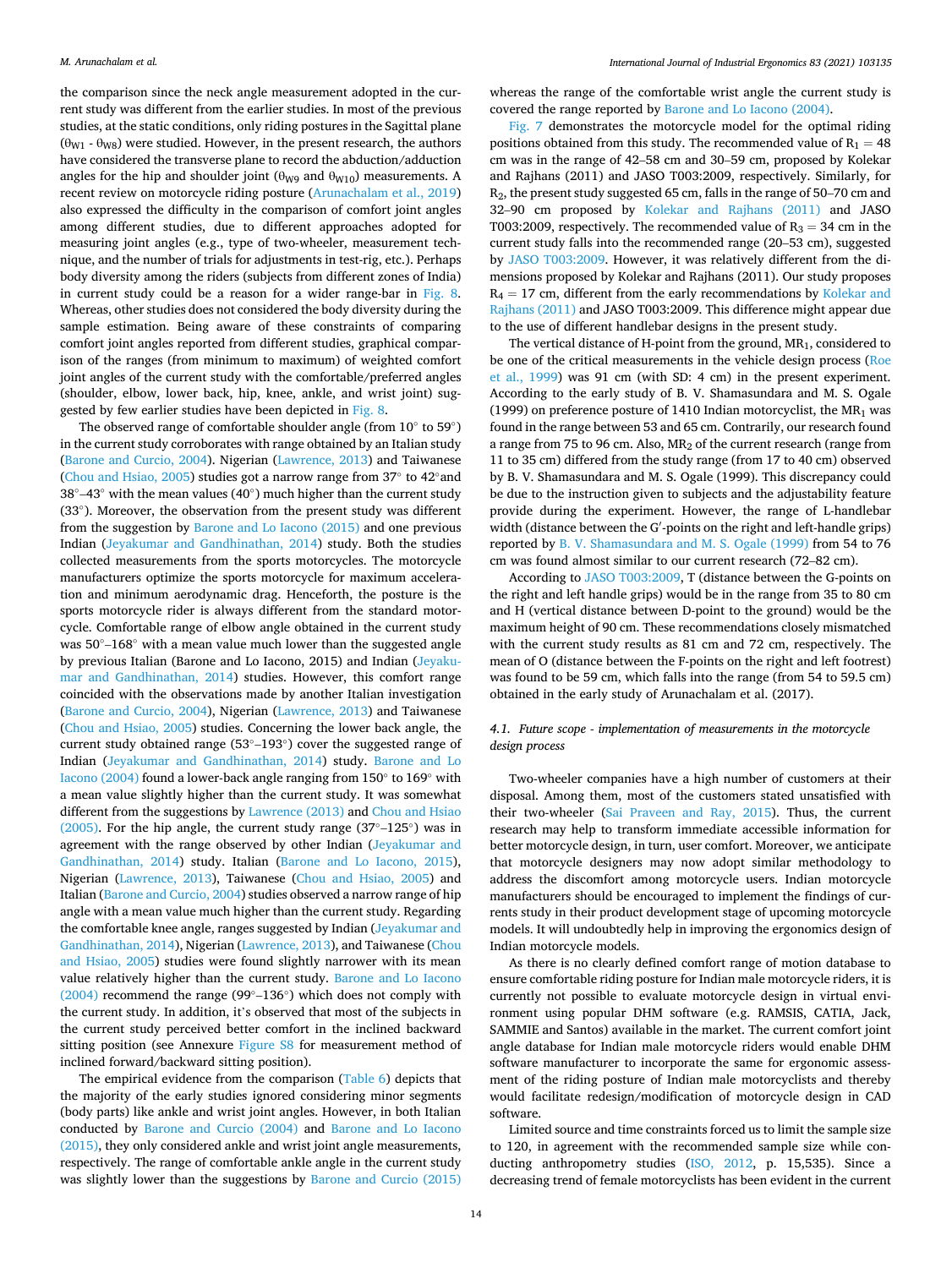<span id="page-14-0"></span>

**Fig. 9.** Suggested mean comfortable joint angles and best possible riding positions for standard motorcycles.

Indian scenario [\(Government of India, 2018\)](#page-15-0), the current study considers only males. However, the authors recommend considering female subjects in future research to achieve precision in the optimal riding position and postures. Though the present investigation only considered Indian subjects (motorcycle users), this limitation does not seem to affect if similar methods will be adopted for research in other parts of the world.

There was another critical limitation in the Taguchi DOE that the L9 orthogonal array was considered instead of an L27 orthogonal array to reduce the number of test runs due to the involvement of human subjects and manual arrangements in the motorcycle test rig. Unlike real dynamic riding conditions (road/vibration etc.), this was a laboratory study. However, we anticipate furthering this longitudinal work in dynamic situations (riding on a flat road).

#### **5. Conclusion**

The study experimentally acquired comfort joint angles using the image processing technique. It effectively measured the riding position perceived comfortable by the subjects. In the process of identifying the optimal riding position, Taguchi DOE was used. The experiment identified comfort postural angles and best possible riding positions (as shown in Fig. 9). Subsequently, the confirmation test supports the findings of the optimal riding position. This was the first attempt to find the comfortable riding posture and optimum riding position for a particular class/type of motorcycle in Indian context with important 10 body-joint angles. The result can further be utilized in improving the motorcycle design for comfortable riding experience. More inclusive design solutions, where users can adapt their vehicle to their own physical characteristics and preferences could be the ultimate futuristic solution to achieve the goal. The comparison results concluded that most of the comfort joint angles in the present research were considerably different from the observations made by earlier studies of scooter/sport motorcycles. However, the optimum riding position was found within

the recommended standards. Further field trials will be needed to evaluate optimum results in real dynamic riding conditions (paved road).

## **CRediT authorship contribution statement**

**Muthiah Arunachalam:** Data curation, Formal analysis, Finding acquisition, Methodology, and Writing – original draftWriting- original. **Ashish Kumar Singh:** Validation, and Writing – review & editingWriting-reviewing & editing. **Sougata Karmakar:** Conceptualization, Project administration, Supervision.

## **Declaration of competing interest**

The authors declare that they have no known competing financial interests or personal relationships that could have appeared to influence the work reported in this paper.

## **Acknowledgements**

The research was funded (F. No. 17-4/ 2014-PN-1) by Design Innovation Centre (DIC) at IIT Guwahati under the scheme of National Initiative for Design Innovation (NIDI) of Ministry of Human Resource Development (MHRD), Government of India.

## **Appendix A. Supplementary data**

Supplementary data to this article can be found online at [https://doi.](https://doi.org/10.1016/j.ergon.2021.103135)  [org/10.1016/j.ergon.2021.103135](https://doi.org/10.1016/j.ergon.2021.103135).

#### **References**

- [Alias, A.N., Karuppiah, K., Tamrin, S.B.M., Abidin, E.Z., Shafie, U.K.M., Sambasivam, S.,](http://refhub.elsevier.com/S0169-8141(21)00053-6/sref1)  [2016. Risk factors of muscular discomfort among motorcyclist-Re](http://refhub.elsevier.com/S0169-8141(21)00053-6/sref1)¬ view article. [Iran. J. Public Health 45, 35](http://refhub.elsevier.com/S0169-8141(21)00053-6/sref1)–43.
- [Anoop, G.A., Binoosh, S.A., 2019. A study on musculoskeletal disorders among two](http://refhub.elsevier.com/S0169-8141(21)00053-6/sref2)[wheeler riders of Kerala state in India. In: Proceedings of the 4th Kerala](http://refhub.elsevier.com/S0169-8141(21)00053-6/sref2)  [Technological Congress, Operations Management. Thrissur, India, pp. 411](http://refhub.elsevier.com/S0169-8141(21)00053-6/sref2)–419. [Presented at the KETCON 2019](http://refhub.elsevier.com/S0169-8141(21)00053-6/sref2).
- Arunachalam, M., Mondal, C., Karmakar, S., 2020a. Field measurement of the motorcycle's key dimensions using simple method and in-house fabricated instrument. Instrum. Mes. Métrol. 19 (4), 263-272. [https://doi.org/10.18280/](https://doi.org/10.18280/i2m.190403Arunachalam, M) [i2m.190403Arunachalam, M.](https://doi.org/10.18280/i2m.190403Arunachalam, M)
- Arunachalam, M., Mondal, C., Singh, G., Karmakar, S., 2019. Motorcycle riding posture: a review. Measurement 134, 390–399. [https://doi.org/10.1016/j.](https://doi.org/10.1016/j.measurement.2018.10.019)  [measurement.2018.10.019](https://doi.org/10.1016/j.measurement.2018.10.019).
- [Arunachalam, M., Singh, A.K., Karmakar, S., 2020b. Determination of the Key](http://refhub.elsevier.com/S0169-8141(21)00053-6/sref4)  [Anthropometric and Range of Motion Measurements for the Ergonomic Design of](http://refhub.elsevier.com/S0169-8141(21)00053-6/sref4)  [Motorcycle. Measurement 107751.](http://refhub.elsevier.com/S0169-8141(21)00053-6/sref4)
- Arunchalam, M., Karmakar, S., 2021. Classification of Motorcycles and Prediction of Indian Motorcyclist's Posture at the Conceptual Design Stage. In: Das, L.M., Kumar, N., Lather, R.S., Bhatia, P. (Eds.), In Emerging Trends in Mechanical Engineering (2), pp. 141–153. [https://doi.org/10.1007/978-981-15-8304-9\\_10](https://doi.org/10.1007/978-981-15-8304-9_10).
- Balasubramanian, V., Jagannath, M., 2014. Detecting motorcycle rider local physical fatigue and discomfort using surface electromyography and seat interface pressure. Transport. Res. F Traffic Psychol. Behav. 22, 150–158. [https://doi.org/10.1016/j.](https://doi.org/10.1016/j.trf.2013.12.010)  [trf.2013.12.010.](https://doi.org/10.1016/j.trf.2013.12.010)
- [Barone, S., Curcio, A., 2004. A computer-aided design-based system for posture analyses](http://refhub.elsevier.com/S0169-8141(21)00053-6/sref6)  [of motorcycles. J. Eng. Des. 15, 581](http://refhub.elsevier.com/S0169-8141(21)00053-6/sref6)–595.
- [Barone, S., Lo Iacono, G., 2015. Robust dynamic comfort modeling for motorcycle riding.](http://refhub.elsevier.com/S0169-8141(21)00053-6/sref7)  [Hum. Factors Ergon. Manuf. Serv. Ind. 25, 239](http://refhub.elsevier.com/S0169-8141(21)00053-6/sref7)–250.
- [Berrones-Sanz, L.D., 2018. The working conditions of motorcycle taxi drivers in Tl](http://refhub.elsevier.com/S0169-8141(21)00053-6/sref8)áhuac. [Mexico City. J. Transp. Health 8, 73](http://refhub.elsevier.com/S0169-8141(21)00053-6/sref8)–80.
- [Camillo, C.A., de Moraes Laburu, V., Gonçalves, N.S., Cavalheri, V., Tomasi, F.P.,](http://refhub.elsevier.com/S0169-8141(21)00053-6/sref9)  [Hernandes, N.A., Ramos, D., Vanderlei, L.C.M., Ramos, E.M.C., Probst, V.S., 2011.](http://refhub.elsevier.com/S0169-8141(21)00053-6/sref9) [Improvement of heart rate variability after exercise training and its predictors in](http://refhub.elsevier.com/S0169-8141(21)00053-6/sref9) [COPD. Respir. Med. 105, 1054](http://refhub.elsevier.com/S0169-8141(21)00053-6/sref9)–1062.
- [Chou, J.-R., Hsiao, S.-W., 2005. An anthropometric measurement for developing an](http://refhub.elsevier.com/S0169-8141(21)00053-6/sref10) [electric scooter. Int. J. Ind. Ergon. 35, 1047](http://refhub.elsevier.com/S0169-8141(21)00053-6/sref10)–1063.
- [Collins, L.M., Dziak, J.J., Li, R., 2009. Design of experiments with multiple independent](http://refhub.elsevier.com/S0169-8141(21)00053-6/sref11)  [variables: a resource management perspective on complete and reduced factorial](http://refhub.elsevier.com/S0169-8141(21)00053-6/sref11)  [designs. Psychol. Methods 14, 202.](http://refhub.elsevier.com/S0169-8141(21)00053-6/sref11)
- Dasgupta, B, Vijayaraghavan, N, Rajhans, D, et al., 2012. Digital Human Modeling for Indian Anthropometry. Asian Workshop on 3D Body Scanning Technologies. [https://](https://doi.org/10.15221/A12.165)  [doi.org/10.15221/A12.165.](https://doi.org/10.15221/A12.165)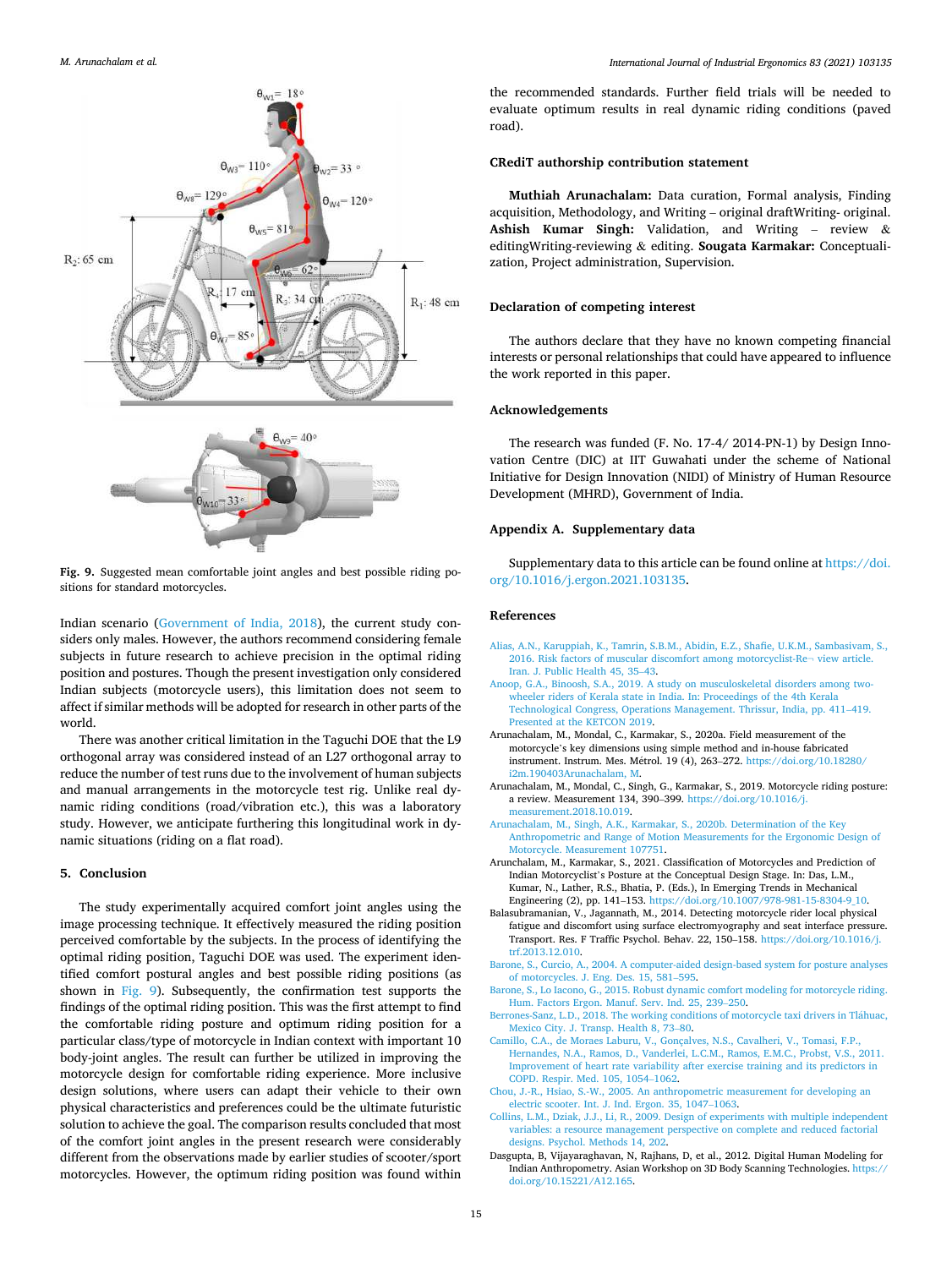<span id="page-15-0"></span>[De Looze, M.P., Kuijt-Evers, L.F., Van Dieen, J., 2003. Sitting comfort and discomfort and](http://refhub.elsevier.com/S0169-8141(21)00053-6/sref12)  [the relationships with objective measures. Ergonomics 46, 985](http://refhub.elsevier.com/S0169-8141(21)00053-6/sref12)–997.

[Deng, L., Wang, G., Chen, B., 2015. Operating comfort prediction model of human](http://refhub.elsevier.com/S0169-8141(21)00053-6/sref13)[machine interface layout for cabin based on GEP. Comput. Intell. Neurosci. 2015](http://refhub.elsevier.com/S0169-8141(21)00053-6/sref13).

- [Diyana, M.A., Karmegam, K., Shamsul, B.M.T., Irniza, R., Vivien, H., Sivasankar, S.,](http://refhub.elsevier.com/S0169-8141(21)00053-6/sref14)  [Syahira, M.P.A., Kulanthayan, K.C.M., 2019. Risk factors analysis: work-related](http://refhub.elsevier.com/S0169-8141(21)00053-6/sref14)  [musculoskeletal disorders among male traffic policemen using high-powered](http://refhub.elsevier.com/S0169-8141(21)00053-6/sref14) [motorcycles. Int. J. Ind. Ergon. 74, 102863.](http://refhub.elsevier.com/S0169-8141(21)00053-6/sref14)
- [Doria, A., Marconi, E., Massaro, M., 2020. August. Identification of rider](http://refhub.elsevier.com/S0169-8141(21)00053-6/sref15)'s arms dynamic [response and effects on bicycle stability. In: International Design Engineering](http://refhub.elsevier.com/S0169-8141(21)00053-6/sref15) [Technical Conferences and Computers and Information in Engineering Conference,](http://refhub.elsevier.com/S0169-8141(21)00053-6/sref15)  [vol. 83938. American Society of Mechanical Engineers. V004T04A009](http://refhub.elsevier.com/S0169-8141(21)00053-6/sref15).
- [Dutta, K., Basu, B., Sen, D., 2014. Identification and quantification of stressors affecting](http://refhub.elsevier.com/S0169-8141(21)00053-6/sref16)  [motorized two wheeler riders: an ergonomic attempt. Int J Res 2, 13](http://refhub.elsevier.com/S0169-8141(21)00053-6/sref16)–25.
- [Fatollahzadeh, K., 2006. A Laboratory Vehicle Mock-Up Research Work on Truck](http://refhub.elsevier.com/S0169-8141(21)00053-6/sref17)  Driver'[s Selected Seat Position and Posture: A Mathematical Model Approach with](http://refhub.elsevier.com/S0169-8141(21)00053-6/sref17) [Respect to Anthropometry, Body Landmark Locations and Discomfort. Doctoral](http://refhub.elsevier.com/S0169-8141(21)00053-6/sref17)  [dissertation, KTH.](http://refhub.elsevier.com/S0169-8141(21)00053-6/sref17)
- [Gavan, J.A., Washburn, S.L., Lewis, P.H., 1952. Photography: an anthropometric tool.](http://refhub.elsevier.com/S0169-8141(21)00053-6/sref18)  [Am. J. Phys. Anthropol. 10, 331](http://refhub.elsevier.com/S0169-8141(21)00053-6/sref18)–354.
- Government of India, 2018. Ministry of road transport & highways, government of India [WWW document], 7.18.19. [http://morth.nic.in/.](http://morth.nic.in/)
- Grainger, K., Dodson, Z., Korff, T., 2017. Predicting bicycle setup for children based on anthropometrics and comfort. Appl. Ergon. 59, 449–459. [https://doi.org/10.1016/j.](https://doi.org/10.1016/j.apergo.2016.09.015)  [apergo.2016.09.015](https://doi.org/10.1016/j.apergo.2016.09.015).
- [Hale, A., Pelowski, D., Bhise, V., 2007. Commonality and Differences between Cruiser,](http://refhub.elsevier.com/S0169-8141(21)00053-6/sref21)  [Sport, and Touring Motorcycles: an Ergonomics Study \(No. 2007-01-0438\). SAE](http://refhub.elsevier.com/S0169-8141(21)00053-6/sref21)  [Technical Paper](http://refhub.elsevier.com/S0169-8141(21)00053-6/sref21).
- [Hashim, N., Kamat, S.R., Halim, I., Othman, M.S., 2014. A Study on Push-Pull Analysis](http://refhub.elsevier.com/S0169-8141(21)00053-6/sref22)  [Associated with Awkward Posture Among Workers in Aerospace Industry, vol. 25.](http://refhub.elsevier.com/S0169-8141(21)00053-6/sref22) [Age](http://refhub.elsevier.com/S0169-8141(21)00053-6/sref22)
- Heale, R., Twycross, A., 2015. Validity and reliability in quantitative studies. Evid. Base Nurs. 18, 66–67. [https://doi.org/10.1136/eb-2015-102129.](https://doi.org/10.1136/eb-2015-102129)
- [Helander, M.G., Zhang, L., 1997. Field studies of comfort and discomfort in sitting.](http://refhub.elsevier.com/S0169-8141(21)00053-6/sref24) [Ergonomics 40, 895](http://refhub.elsevier.com/S0169-8141(21)00053-6/sref24)–915.
- Hsiang, S., Mcgorry, R., Bezverkhny, I., 1997. The use of Taguchi's methods for the evaluation of industrial knife design. Ergonomics 40, 476–490. [https://doi.org/](https://doi.org/10.1080/001401397188107)  [10.1080/001401397188107.](https://doi.org/10.1080/001401397188107)
- Hsiao, S.-W., Chen, R.-Q., Leng, W.-L., 2015. Applying riding-posture optimization on bicycle frame design. Appl. Ergon. 51, 69–79. [https://doi.org/10.1016/j.](https://doi.org/10.1016/j.apergo.2015.04.010)  [apergo.2015.04.010](https://doi.org/10.1016/j.apergo.2015.04.010).
- [Hung, P.C.-Y., Witana, C.P., Goonetilleke, R.S., 2004. Anthropometric measurements](http://refhub.elsevier.com/S0169-8141(21)00053-6/sref27) [from photographic images. Comput. Syst. 29, 764](http://refhub.elsevier.com/S0169-8141(21)00053-6/sref27)–769.
- [ISO, 2012. ISO \(International Organization for Standardization\) 15535:2012. General](http://refhub.elsevier.com/S0169-8141(21)00053-6/sref28) [requirements for establishing anthropometric databases \[WWW Document\]](http://refhub.elsevier.com/S0169-8141(21)00053-6/sref28).
- [JASO T006:2007, 2007. Motorcycles-Procedure for H-point determination. Japanese](http://refhub.elsevier.com/S0169-8141(21)00053-6/sref29) [Automobile Standard.](http://refhub.elsevier.com/S0169-8141(21)00053-6/sref29) [JASO T003, 2009. 2009. Motorcycles-Riding position. Japanese Automobile Standard.](http://refhub.elsevier.com/S0169-8141(21)00053-6/sref30)
- [JASO T102-84, 1975. Handle bar width and grip angle for motorcycles. Japanese](http://refhub.elsevier.com/S0169-8141(21)00053-6/sref31) [Automobile Standard.](http://refhub.elsevier.com/S0169-8141(21)00053-6/sref31)
- [Jeyakumar, T., Gandhinathan, R., 2014. Industrial design of motorcycle with reference to](http://refhub.elsevier.com/S0169-8141(21)00053-6/sref32)  [Indian population. In: Applied Mechanics and Materials. Trans Tech Publ,](http://refhub.elsevier.com/S0169-8141(21)00053-6/sref32)  [pp. 2659](http://refhub.elsevier.com/S0169-8141(21)00053-6/sref32)–2664.
- [Jones, J.C., 1969. Methods and results of seating research. Ergonomics 12, 171](http://refhub.elsevier.com/S0169-8141(21)00053-6/sref33)–181.
- [Karmakar, S., Pal, M.S., Majumdar, D., et al., 2012. Application of digital human](http://refhub.elsevier.com/S0169-8141(21)00053-6/opt8wEZnqeo4s) [modeling and simulation for vision analysis of pilots in a jet aircraft: a case study.](http://refhub.elsevier.com/S0169-8141(21)00053-6/opt8wEZnqeo4s)  [Work 41, 3412](http://refhub.elsevier.com/S0169-8141(21)00053-6/opt8wEZnqeo4s)–3418.
- [Karmegam, K., Ismail, M.Y., Sapuan, S.M., Ismail, N., 2008. Conceptual design and](http://refhub.elsevier.com/S0169-8141(21)00053-6/sref34)  [prototype of an ergonomic back-leaning posture support for motorbike riders. J. Sci.](http://refhub.elsevier.com/S0169-8141(21)00053-6/sref34)  [Ind. Res. 67, 599](http://refhub.elsevier.com/S0169-8141(21)00053-6/sref34)–604.
- [Karmegam, K., Ismail, M.Y., Sapuan, S.M., Ismail, N., Shamsul, B.M., Shuib, S.,](http://refhub.elsevier.com/S0169-8141(21)00053-6/sref35) [Seetha, P., 2009. A study on motorcyclist](http://refhub.elsevier.com/S0169-8141(21)00053-6/sref35)'s riding discomfort in Malaysia. Eng. E-[Trans. 4, 39](http://refhub.elsevier.com/S0169-8141(21)00053-6/sref35)–46.
- [Karmegam, K., Sapuan, S.M., Ismail, M.Y., Ismail, N., Bahri, M.S., Seetha, P., 2013.](http://refhub.elsevier.com/S0169-8141(21)00053-6/sref36)  Motorcyclist'[s riding discomfort in Malaysia: comparison of BMI, riding experience,](http://refhub.elsevier.com/S0169-8141(21)00053-6/sref36)  [riding duration and riding posture. Hum. Factors Ergon. Manuf. Serv. Ind. 23,](http://refhub.elsevier.com/S0169-8141(21)00053-6/sref36)  267–[278](http://refhub.elsevier.com/S0169-8141(21)00053-6/sref36).
- [Karuppiah, K., Salit, M.S., Ismail, M.Y., Ismail, N., Tamrin, S., 2012. Evaluation of](http://refhub.elsevier.com/S0169-8141(21)00053-6/sref37)  motorcyclist'[s discomfort during prolonged riding process with and without lumbar](http://refhub.elsevier.com/S0169-8141(21)00053-6/sref37)  [support. An. Acad. Bras. Ci](http://refhub.elsevier.com/S0169-8141(21)00053-6/sref37)ênc. 84, 1169-1188.
- [Kee, D., Lee, I., 2012. Relationships between subjective and objective measures in](http://refhub.elsevier.com/S0169-8141(21)00053-6/sref38)  [assessing postural stresses. Appl. Ergon. 43, 277](http://refhub.elsevier.com/S0169-8141(21)00053-6/sref38)–282.
- [Khamis, N.K., Md Deros, B., Nuawi, M.Z., 2014. Understanding the effect of discomfort](http://refhub.elsevier.com/S0169-8141(21)00053-6/sref39)  [level towards motorcycle riders among teenagers: a preliminary study. Applied](http://refhub.elsevier.com/S0169-8141(21)00053-6/sref39) [Mechanics and Materials. Trans Tech Publ, pp. 480](http://refhub.elsevier.com/S0169-8141(21)00053-6/sref39)–484.
- [Kolekar, snehal, Rajhans, N.R., 2011. Design inputs for motorbike riding posture: an](http://refhub.elsevier.com/S0169-8141(21)00053-6/sref40)  [anthropometric approch. In: Innovative Engineering Technologies. Presented at the](http://refhub.elsevier.com/S0169-8141(21)00053-6/sref40)  [709th International Conference on Innovative Engineering Technologies \(ICIET\). V.](http://refhub.elsevier.com/S0169-8141(21)00053-6/sref40)  [V.P COLLEGE OF ENGINEERING, India, pp. 6](http://refhub.elsevier.com/S0169-8141(21)00053-6/sref40)–12.
- [Kong, Y.-K., Freivalds, A., Eun Kim, S., 2005. Evaluation of hook handles in a pulling](http://refhub.elsevier.com/S0169-8141(21)00053-6/sref41)  [task. Int. J. Occup. Saf. Ergon. 11, 303](http://refhub.elsevier.com/S0169-8141(21)00053-6/sref41)–313.
- [Kyung, G., Nussbaum, M.A., 2009. Specifying comfortable driving postures for](http://refhub.elsevier.com/S0169-8141(21)00053-6/sref42)  [ergonomic design and evaluation of the driver workspace using digital human](http://refhub.elsevier.com/S0169-8141(21)00053-6/sref42)  [models. Ergonomics 52, 939](http://refhub.elsevier.com/S0169-8141(21)00053-6/sref42)–953.
- [Lawrence, I., 2013. Ergonomic Design of Motor Bikes in Nigeria.](http://refhub.elsevier.com/S0169-8141(21)00053-6/sref43)
- [Manasnayakorn, S., Cuschieri, A., Hanna, G.B., 2009. Ergonomic assessment of optimum](http://refhub.elsevier.com/S0169-8141(21)00053-6/sref44)  [operating table height for hand-assisted laparoscopic surgery. Surg. Endosc. 23,](http://refhub.elsevier.com/S0169-8141(21)00053-6/sref44)  783–[789](http://refhub.elsevier.com/S0169-8141(21)00053-6/sref44).
- Mansfield, N., Naddeo, A., Frohriep, S., Vink, P., 2020. Integrating and applying models of comfort. Appl. Ergon. 82, 102917. [https://doi.org/10.1016/j.](https://doi.org/10.1016/j.apergo.2019.102917)  [apergo.2019.102917](https://doi.org/10.1016/j.apergo.2019.102917).
- [Mathurkar, M.S.R., 2016. Design of test rig for motorcycle seat for human comfort. Int](http://refhub.elsevier.com/S0169-8141(21)00053-6/sref46) [Res J Eng Technol 891](http://refhub.elsevier.com/S0169-8141(21)00053-6/sref46)–898.
- Ma'[arof, M.I.N., Rashid, H., Omar, A.R., Abdullah, S.C., Ahmad, I.N., Jaafar, R., Karim, S.](http://refhub.elsevier.com/S0169-8141(21)00053-6/sref47)  [A., 2014. Motorcycling: awkward posture is the best posture! Adv. Hum. Asp.](http://refhub.elsevier.com/S0169-8141(21)00053-6/sref47)  [Transp. Part II 8, 12](http://refhub.elsevier.com/S0169-8141(21)00053-6/sref47).
- [Miglani, S., 2019. The growth of the Indian automobile industry: analysis of the roles of](http://refhub.elsevier.com/S0169-8141(21)00053-6/sref48)  [government policy and other enabling factors. In: Innovation, Economic](http://refhub.elsevier.com/S0169-8141(21)00053-6/sref48) [Development, and Intellectual Property in India and China. Springer, pp. 439](http://refhub.elsevier.com/S0169-8141(21)00053-6/sref48)–463.
- [Mohajan, H.K., 2017. Two criteria for good measurements in research: validity and](http://refhub.elsevier.com/S0169-8141(21)00053-6/sref49)  [reliability. Ann. Spiru Haret Univ. Econ. Ser. 17, 59](http://refhub.elsevier.com/S0169-8141(21)00053-6/sref49)–82.
- [Mohan, A., Raghuathan, R., 2017. A study on motorcycle usability and discomfort. In:](http://refhub.elsevier.com/S0169-8141(21)00053-6/sref50) [Ergonomics for Improved Productivity. Presented at the HWWE2017: 15th](http://refhub.elsevier.com/S0169-8141(21)00053-6/sref50)  [International Conference on Humanizing Work and Work Environment. AMU,](http://refhub.elsevier.com/S0169-8141(21)00053-6/sref50)  [Aligarh,India, pp. 204](http://refhub.elsevier.com/S0169-8141(21)00053-6/sref50)–208.
- Fauzi Mohd, Muhammad, Muhammad Izzat Nor Ma'arof, Talib, Rashid, Helmi, Ahmad, Ismail Nasiruddin, Syahmi, Wan Muhammad, Fauzi, Wan, Omar, Abdul Rahman, Jaafar, Roseleena, 2015. The Explorations in Defining Motorcycling Fatigue: a Pilot Study Using Heart Rate, vol. 76, pp. 115-118. https://doi.org/ [10.1146/annurev.physiol.67.040403.120816,](https://doi.org/10.1146/annurev.physiol.67.040403.120816) 7.

[Mukaka, M., 2012. A guide to appropriate use of Correlation coefficient in medical](http://refhub.elsevier.com/S0169-8141(21)00053-6/sref53) [research. Malawi Med. J. J. Med. Assoc. Malawi 24, 69](http://refhub.elsevier.com/S0169-8141(21)00053-6/sref53)–71.

- Ospina-Mateus, H., Quintana Jiménez, L.A., 2019. Understanding the impact of physical fatigue and postural comfort experienced during motorcycling: a systematic review. J. Transp. Health 12, 290–318.<https://doi.org/10.1016/j.jth.2019.02.003>.
- [Pandya, K., Jani, H.J., 2011. Customer Satisfaction among Two-Wheeler Users an Indian](http://refhub.elsevier.com/S0169-8141(21)00053-6/sref55)  [experience-with special reference to motorcycle users. SIES J. Manag. 7](http://refhub.elsevier.com/S0169-8141(21)00053-6/sref55).
- [Park, J., Ebert, S.M., Reed, M.P., Hallman, J.J., 2016. Statistical models for predicting](http://refhub.elsevier.com/S0169-8141(21)00053-6/sref56)  [automobile driving postures for men and women including effects of age. Hum.](http://refhub.elsevier.com/S0169-8141(21)00053-6/sref56) [Factors 58, 261](http://refhub.elsevier.com/S0169-8141(21)00053-6/sref56)–278.
- [Patel, T.N., 2017. Evaluation of driving-related musculoskeletal disorders in motorbike](http://refhub.elsevier.com/S0169-8141(21)00053-6/sref57)  [riders using Quick Exposure Check \(QEC\). Biomed. Res. 0970-938X 28.](http://refhub.elsevier.com/S0169-8141(21)00053-6/sref57)
- [Peng, J., Wang, X., Denninger, L., 2017. Ranges of the least uncomfortable joint angles](http://refhub.elsevier.com/S0169-8141(21)00053-6/sref58)  [for assessing automotive driving posture. Appl. Ergon. 61, 12](http://refhub.elsevier.com/S0169-8141(21)00053-6/sref58)–21.
- [Porter, J.M., Gyi, D.E., 1998. Exploring the optimum posture for driver comfort. Int. J.](http://refhub.elsevier.com/S0169-8141(21)00053-6/sref59)  [Veh. Des. 19, 255](http://refhub.elsevier.com/S0169-8141(21)00053-6/sref59)–266.

[Praveen, V.S., Ray, G.G., 2018. August. Influence of driving duration on static factors of](http://refhub.elsevier.com/S0169-8141(21)00053-6/sref60)  [seating comfort in motorcycles. In: Bagnara, S., Tartaglia, R., Albolino, S.,](http://refhub.elsevier.com/S0169-8141(21)00053-6/sref60)  [Alexander, T., Fujita, Y. \(Eds.\), Proceedings of the 20th Congress of the International](http://refhub.elsevier.com/S0169-8141(21)00053-6/sref60)  [Ergonomics Association \(IEA 2018\), vol. vol. II. Springer, Cham, pp. 375](http://refhub.elsevier.com/S0169-8141(21)00053-6/sref60)–380.

[Rashid, H., Omar, A.R., Jaafar, R., Abdullah, S.C., Ma](http://refhub.elsevier.com/S0169-8141(21)00053-6/sref61)'arof, M.I.N., Fauzi, W.M.S.W., [Haron, R., Mahmud, Z., Shapie, M.A.M., Ismail, M.A.M., 2015. Usage of wireless](http://refhub.elsevier.com/S0169-8141(21)00053-6/sref61) [Myon 320 surface electromyography \(sEMG\) system in recording motorcyclist](http://refhub.elsevier.com/S0169-8141(21)00053-6/sref61) [muscle activities on real roads: a case study. Procedia Manuf 3, 2566](http://refhub.elsevier.com/S0169-8141(21)00053-6/sref61)–2573.

- [Rashid, H., Ahmad, A.S., Omar, A.R., Fauzi, W.M.S.W., Halim, A., Abdullah, S.H.A.H.,](http://refhub.elsevier.com/S0169-8141(21)00053-6/sref62)  [2018. Advanced motorcycle riding simulation: a case study of sleep deprivation](http://refhub.elsevier.com/S0169-8141(21)00053-6/sref62) [effects on motorcyclist muscle fatigue. Int. J. Eng. Technol. 7, 144](http://refhub.elsevier.com/S0169-8141(21)00053-6/sref62)–147.
- [Robertson, E.A., 1987. Exploratory Motorcycle Ergonomics. University of Oxford, United](http://refhub.elsevier.com/S0169-8141(21)00053-6/sref63)  [Kingdom](http://refhub.elsevier.com/S0169-8141(21)00053-6/sref63).

[Roe, R.W., Reed, M.P., Schneider, L.W., 1999. ASPECT manikin applications and](http://refhub.elsevier.com/S0169-8141(21)00053-6/sref64)

[measurements for design, audit, and benchmarking. SAE Trans. 108, 1830](http://refhub.elsevier.com/S0169-8141(21)00053-6/sref64)–1856. [Rowe, D.W., Sibert, J., Irwin, D., 1998. Heart rate variability: indicator of user state as an](http://refhub.elsevier.com/S0169-8141(21)00053-6/sref65) 

[aid to human-computer interaction. In: Proceedings of the SIGCHI Conference on](http://refhub.elsevier.com/S0169-8141(21)00053-6/sref65) [Human Factors in Computing Systems, pp. 480](http://refhub.elsevier.com/S0169-8141(21)00053-6/sref65)–487. [Sabbah, A.O., Bubb, H., 2008. Development of a Motorcycle Posture Model for DHM](http://refhub.elsevier.com/S0169-8141(21)00053-6/sref66) 

- [Systems \(No. 2008-01-1866\). SAE Tech. Pap](http://refhub.elsevier.com/S0169-8141(21)00053-6/sref66).
- [Sae, S., 2000. J1060: Subjective Rating Scale for Evaluation of Noise and Ride Comfort](http://refhub.elsevier.com/S0169-8141(21)00053-6/sref67)  [Characteristics Related to Motor Vehicle Tires. SAE International, Reaffirmed.](http://refhub.elsevier.com/S0169-8141(21)00053-6/sref67)
- [SAE J 1241, 2012. Fuel and Lubricant Tanks for Motorcycles. Society of Automobile](http://refhub.elsevier.com/S0169-8141(21)00053-6/sref68)  [Engineers\(SAE\) International.](http://refhub.elsevier.com/S0169-8141(21)00053-6/sref68)
- [SAE J30, 1998. Fuel and Oil Hoses -. Society of Automobile Engineers\(SAE\)](http://refhub.elsevier.com/S0169-8141(21)00053-6/sref69) [International](http://refhub.elsevier.com/S0169-8141(21)00053-6/sref69).
- [Sai Praveen, V., Ray, G.G., 2015. A study on motorcycle usage and comfort in urban](http://refhub.elsevier.com/S0169-8141(21)00053-6/sref70)  [India. In: Proceedings 19th Triennial Congress of the IEA, pp. 9](http://refhub.elsevier.com/S0169-8141(21)00053-6/sref70)–14. Melbourne.
- Said, M.K.M., Ma'[arof, M.I.N., Rashid, H., Ahmad, I.N., Fauzi, W.M.S.W., Omar, A.R.,](http://refhub.elsevier.com/S0169-8141(21)00053-6/sref71) [Jaafar, R., 2015. Motorcyclists vs car drivers: quantifying the magnitude of vehicular](http://refhub.elsevier.com/S0169-8141(21)00053-6/sref71)  [discomforts experienced between operating a motorcycle and a car. J. Teknol. 76](http://refhub.elsevier.com/S0169-8141(21)00053-6/sref71).
- Shamasundara, B.V., Ogale, M.S., 1999. Ergonomic study on Indian driving population. In: SAE Technical Paper, Technical Paper. Presented at the Symposium on International Automotive Technology (SIAT99). Society of Automotive Engineers, Pune, India, p. 13. [https://doi.org/10.4271/990021.](https://doi.org/10.4271/990021)
- SIAM members, 2018. Society of Indian Automobile Manufacturers [WWW Document]. SIAM, 7.18.19. [http://www.siamindia.com/.](http://www.siamindia.com/)
- Spasojević Brkić, V.K., Veljković, Z.A., Golubović, T., Brkić, A.D., Kosić Šotić, I., 2016. [Workspace design for crane cabins applying a combined traditional approach and](http://refhub.elsevier.com/S0169-8141(21)00053-6/sref74)  [the Taguchi method for design of experiments. Int. J. Occup. Saf. Ergon. 22,](http://refhub.elsevier.com/S0169-8141(21)00053-6/sref74)  228–[240](http://refhub.elsevier.com/S0169-8141(21)00053-6/sref74).

[Stedmon, A.W., 2007. RULA for motorcycles! Contemp. Ergon. 2007, 121.](http://refhub.elsevier.com/S0169-8141(21)00053-6/sref75)

[Taguchi, G., Wu, Y., 1980. Introduction to Off-Line Quality Control \(Nagoya, Central](http://refhub.elsevier.com/S0169-8141(21)00053-6/sref76) [Japan Quality Control Association\). Crit. Core sand mix parameters](http://refhub.elsevier.com/S0169-8141(21)00053-6/sref76).